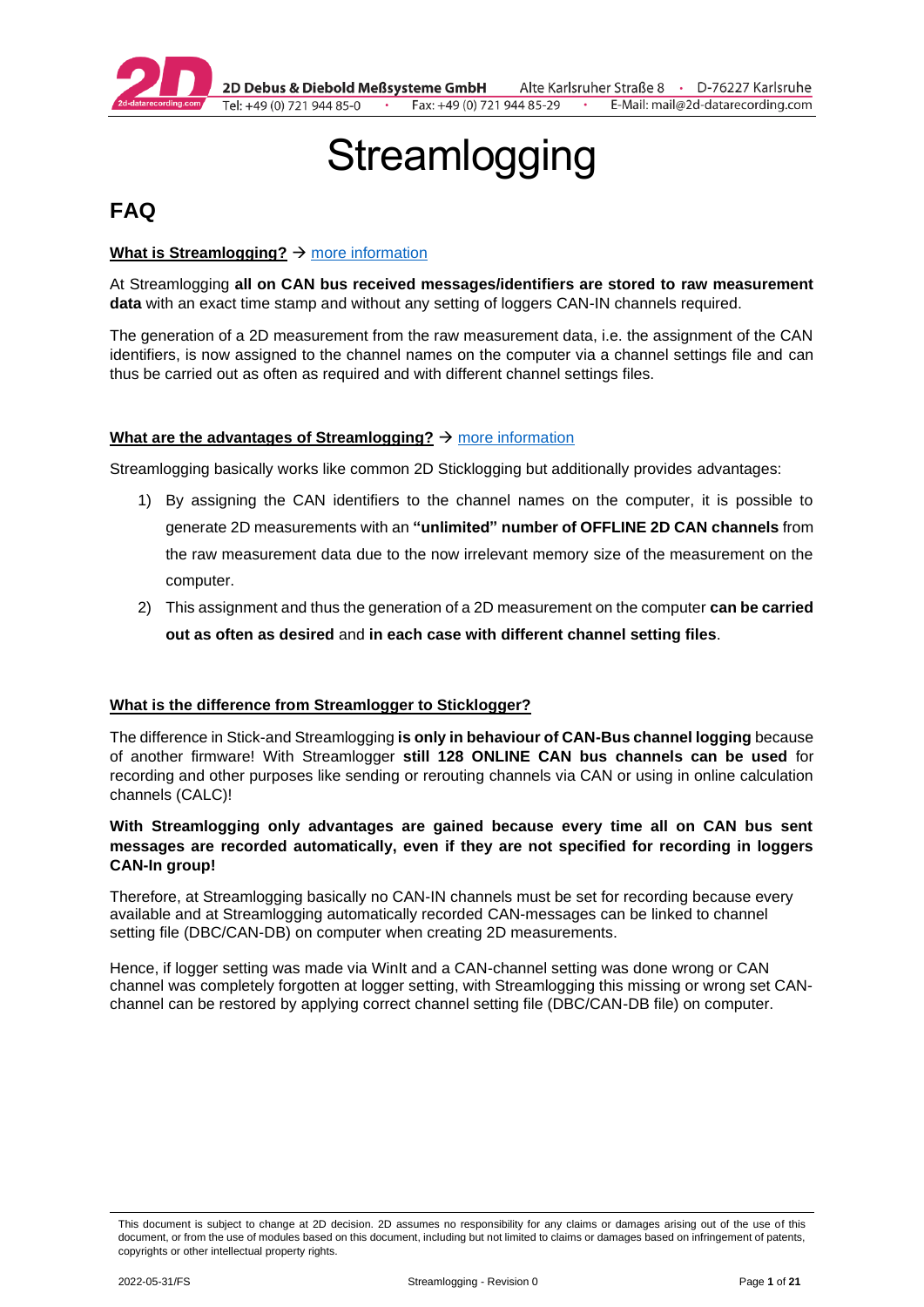

2D Debus & Diebold Meßsysteme GmbH Tel: +49 (0) 721 944 85-0

#### **What are channel setting files (DBC/CAN-DB files) and for what are they used?**

#### $\rightarrow$  [more information](#page-14-0)

A DBC/CAN-DB file is an ASCII based translation file used to apply identifying names, scaling, offsets, and defining information, to data transmitted within a CAN frame.

For any given CAN ID, a DBC file can identify some or all the data within the CAN frame.

Channel setting files (DBC/CAN-DB files) are therefore used to link any required information to raw data CAN-IDs to be able to create 2D measurement with respective channels.



DBC/CAN-DB files can be applied to raw measurement data **as often as desired** and in combined forms to create different 2D measurements (e.g., All.MES with where GearBox.DBC and ABS.DBC was used, GearBox.MES only with GearBox related channels defined in GearBox.DBC, ECU.MES with only ECU related channels defined in ECU.DBC, …)

At 2D this process of linking DBC/CAN-DB file to raw measurement data to create 2D measurement is called decompressing.

#### **Where do I find a suitable channel setting file (DBC/CAN-DB file)?**

2D modules: At every *Apply* in WinIt the DBC/CAN-DB file for all CAN bus of all CAN-modules currently loaded in WinIt are stored into 2D folder structure.

WinARace → [CTRL]+[ALT]+[d] → System → CAN-DB

Normally all ECU manufacturer are providing DBC/CAN-DB files for their respective ECU's.

#### **Where can the raw measurement data be found after the download?**  $\rightarrow$  [more information](#page-14-0)

After inserting a USB-Stick into PC for downloading the containers with raw measurement data (.000) files are copied to the *Temporary directory* of Race-Software (*WinARace* → *Folders - Protocol* → *Temporary directory)* into download folder (.DL).

#### **How can I apply another channel setting file (DBC/CAN-DB-files) to raw measurement data to create new measurements?** → more information

Drop respective download folder (.DL) on WinARace. The respective download folder (.DL) can located on every directory on computer.

This document is subject to change at 2D decision. 2D assumes no responsibility for any claims or damages arising out of the use of this document, or from the use of modules based on this document, including but not limited to claims or damages based on infringement of patents, copyrights or other intellectual property rights.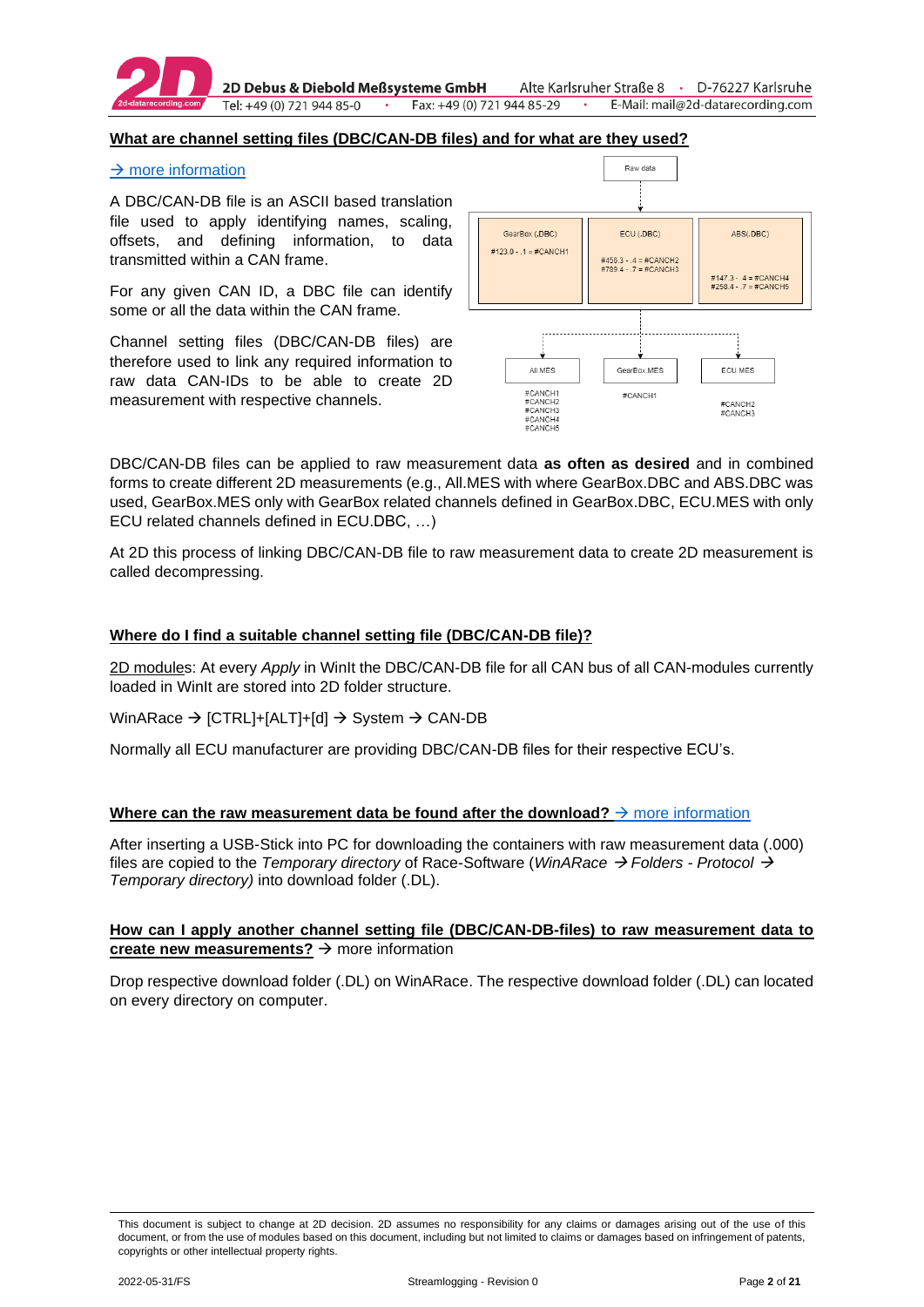

#### **Downloading measurement data from USB-Stick – Where do I need to store DBC/CAN-DB file on USB-Stick**? → [more information](#page-9-0)

In order to be able to apply a channel setting file (DBC/CAN-DB-file) of raw stream logger data at **initial data download from USB-Stick**, the channel setting file must be located **on the 2D-USB stick in the CAN-DB directory within the 2D-Datarecording directory.**



Which channel setting file (DBC/CAN-DB file) is used **when decompressing already downloaded measurement data again**? → [more information](#page-10-0)

With **activated** User-Interface, the DBC/CAN-DB files can be selected during decompressing process.

With **deactivated** User-Interface, the DBC/CAN-DB files must be copied into to respective download folder (.DL)

If another event should be used for decompressing than at initial download from USB-Stick, please delete .ini-file from .DL folder to create 2D measurement in currently selected event. Otherwise data is decompressed in event which is specified in .ini-file inside .DL.

#### How can the User-Interface be enabled/disabled? → [more information](#page-16-0)

WinARace → Settings → System → Advanced Stick Logger options

| Use 2D USB Stick Logger |                               | ∣√           |
|-------------------------|-------------------------------|--------------|
|                         | Download data from USB stick  |              |
|                         | if 2D Race is running         | $\checkmark$ |
|                         | Advanced Stick Logger options |              |

#### **How is it possible to determine whether a logger is a Streamlogger?**

WinIt → read in system with respective logger → Tab *Version* → Firmware

If the firmware name contains …*STRM*… the logger works as Streamlogger. DashTFT modules with USB-Recording option are only available with Streamlogger-firmware.

#### **What are the requirements for using Streamlogging?** → [more information](#page-3-0)

Streamlogging firmware > **105** or DashTFT **with USB-Stick-Logging option**

Race20**22**

This document is subject to change at 2D decision. 2D assumes no responsibility for any claims or damages arising out of the use of this document, or from the use of modules based on this document, including but not limited to claims or damages based on infringement of patents, copyrights or other intellectual property rights.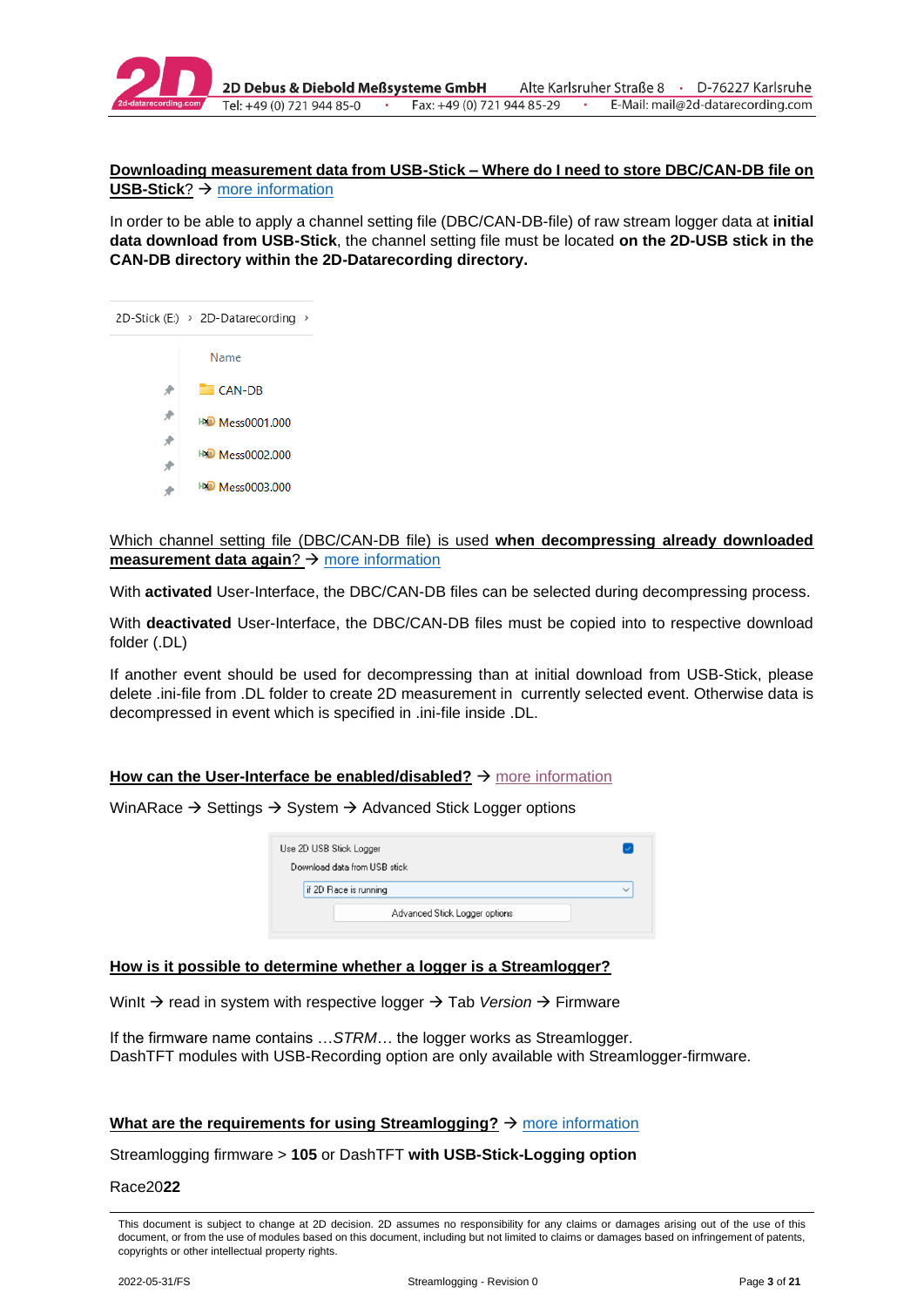

# Table of content

| 11                                                                                   |  |
|--------------------------------------------------------------------------------------|--|
| 111                                                                                  |  |
| 1.1.2                                                                                |  |
|                                                                                      |  |
| 1.2                                                                                  |  |
| 1.3                                                                                  |  |
| 14                                                                                   |  |
| 1.4.1                                                                                |  |
| 1.4.2                                                                                |  |
| 1.4.3                                                                                |  |
| POSSIBLE WAYS TO APPLY CHANNEL SETTING FILE (DBC/CAN-DB-FILE) TO RAW DATA  10<br>1.5 |  |
| 1.5.1                                                                                |  |
| 1.5.2                                                                                |  |
| 1.6                                                                                  |  |
| 1.6.1                                                                                |  |
| 1.6.2                                                                                |  |
| 17                                                                                   |  |
| 1.7.1                                                                                |  |
| 1.7.2                                                                                |  |
| 1.7.3                                                                                |  |
|                                                                                      |  |

# <span id="page-3-1"></span>**Preface**

# <span id="page-3-0"></span>*1.1 Requirements*

#### <span id="page-3-2"></span>**1.1.1 Software**

When *Streamlogging* is used at least Race 2022 software is used.

Please ensure that latest software version is installed!



- To check for new updates:
	- *a) WinARace* → *Help* → *Search for software updates*
	- *b)* Download [update file](https://2d-datarecording.com/Downloads/SoftwareUpdates/Race2022.2DU) and drop on WinARace

### <span id="page-3-3"></span>**1.1.2 Hardware**

Streamlogger firmware > **105** or DashTFT **with USB-Stick-Logging option**

This document is subject to change at 2D decision. 2D assumes no responsibility for any claims or damages arising out of the use of this document, or from the use of modules based on this document, including but not limited to claims or damages based on infringement of patents, copyrights or other intellectual property rights.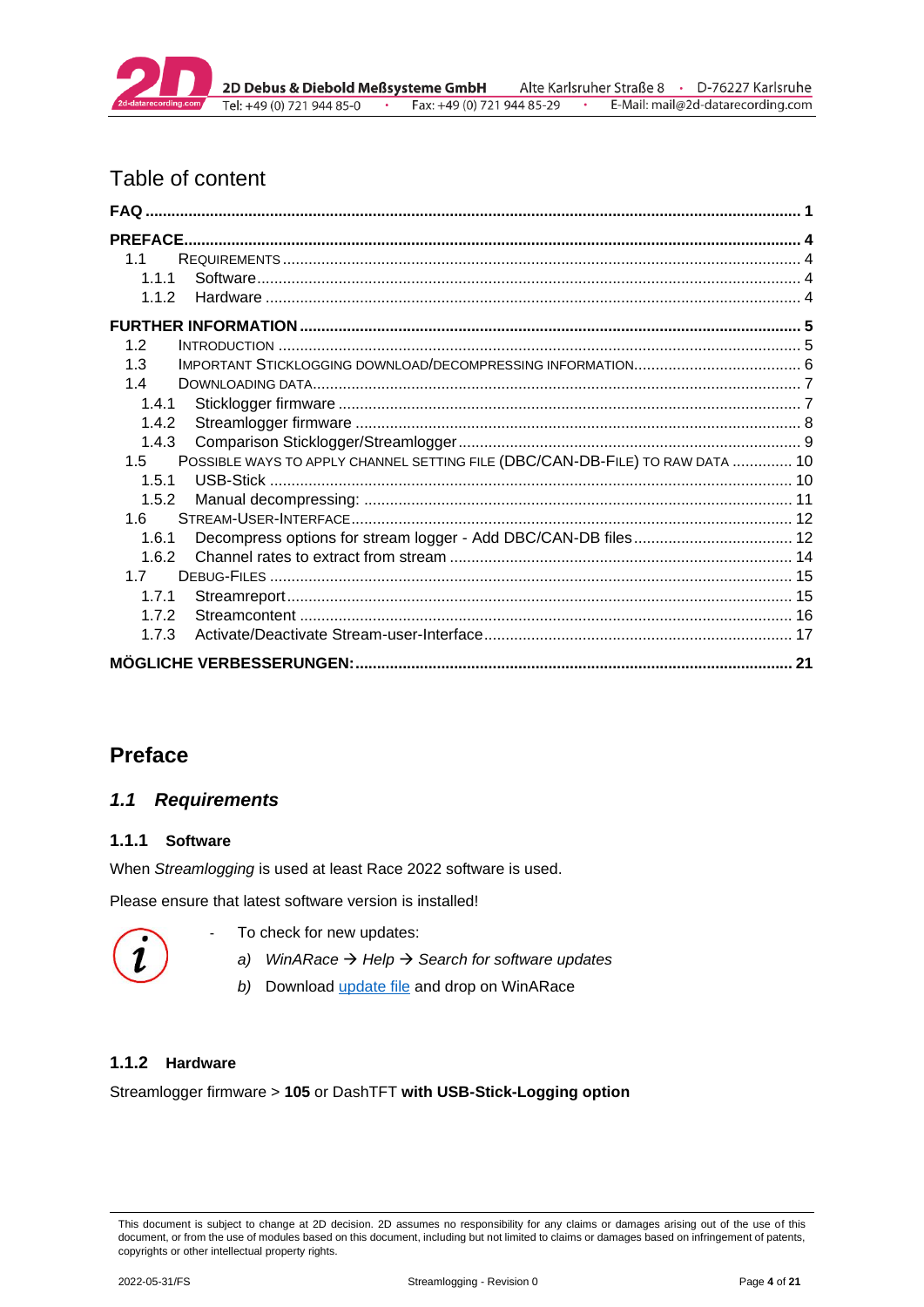

# <span id="page-4-1"></span>**Further information**

# <span id="page-4-0"></span>*1.2 Introduction*

An important difference to Sticklogger is that Streamlogger, in addition to all known Sticklogger functions, can **also record all messages sent on the CAN bus**, allowing 2D measurements to be made **with an unlimited number of OFFLINE CAN channels**!

At Stickloggers only the CAN channels are recorded which are specified for recording in CAN-IN group in logger setting (.LDD).

So, the difference in Stick-and Streamlogging **is only in behaviour of CAN-Bus channel logging** because of another firmware!

With Streamlogger **still 128 ONLINE CAN bus channels can be used** for recording and other purposes like sending or rerouting channels via CAN or using in online calculation channels (CALC)!

The "unlimited" number of OFFLINE CAN channels are created by using DBC/CAN-DB files at decompressing on computer.

Stream- and Stickloggers can be still used for recording multiple CAN bus.

Because DashTFT is also able to record data, Streamlogging firmware is also available for DashTFT!

**With Streamlogging only advantages are gained because every time all on CAN bus sent messages are recorded, even if they are not specified for recording in loggers CAN-In group!**

#### **Advantages Streamlogging**

1. Streamlogging has only advantages, because every time all messages sent on the CAN bus are recorded in the measurement raw data, even if they were not intended for recording in the CAN-In group of the logger!

This makes it possible, even after the actual measurement at any time and as often as desired, to generate all required CAN channels as a 2D measurement from the stored raw data using a DBC/CAN-DB file!

2. In addition, Streamlogging and the use of different DBC/CAN DB files can be used to provide different team members with only the required 2D channels in a measurement.



This document is subject to change at 2D decision. 2D assumes no responsibility for any claims or damages arising out of the use of this document, or from the use of modules based on this document, including but not limited to claims or damages based on infringement of patents, copyrights or other intellectual property rights.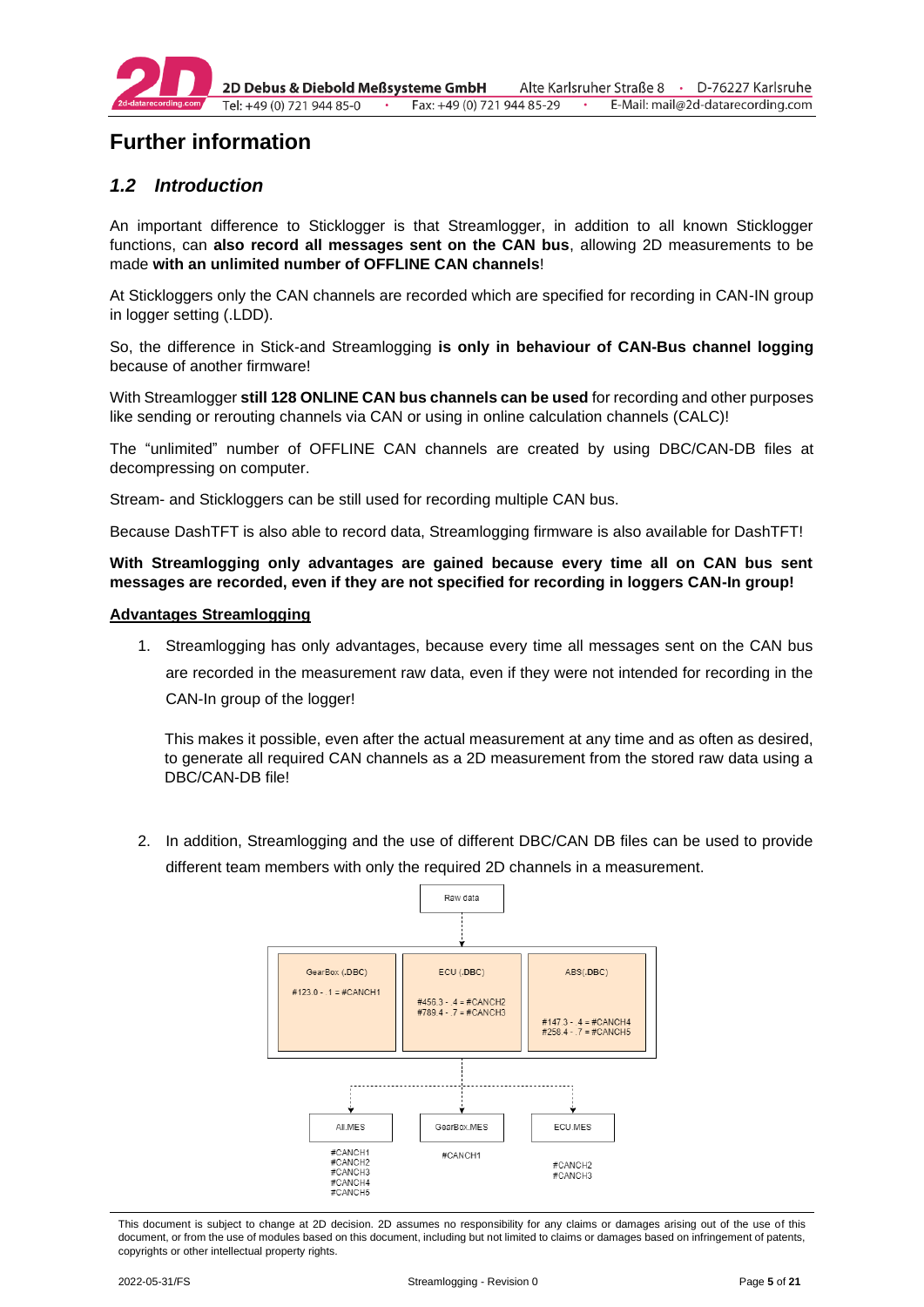

# <span id="page-5-0"></span>*1.3 Important Sticklogging download/decompressing information*

At all Stick- and Streamlogger-firmware **from 2021 on**, 2D One File Recording format is when logging data on USB Stick.

Thereby, data security/integrity is improved when recording to the USB stick when it is unplugged, or the system is switched off while data is being written to it.

This is achieved by completely avoiding writing to the file system table of the USB stick.



#### **Further Information**

One File Recording firmware can be identified by extension …OF….hex.

One File Recoridng is also used at Streamlogging.

One File Recoridng is avialable from FW 95 and reqiured at least Race2021.

When logging data to USB-Stick, the logger setting, and raw measurement data are now both written into the same container file (Mess\_\_\_\_.000) on USB-Stick.

When USB-Stick is plugged into computer for data download, the container files (Mess ......................... decompressed by 2D software tool (Decompress.exe) whereby the different files are extracted.

- 1. Measurement data (.MES-folder)  $\rightarrow$  is created inside selected event 2. Logger setting file (.LDD-file)  $\rightarrow$  is stored inside respective .MES in event
- 3. Raw download data (.DL-folder)  $\rightarrow$  is stored in TMP directory

Via WinARace  $\rightarrow$  Settings  $\rightarrow$  Destination of raw data it can be chosen if and where raw measurement data is stored.

| Temporary folder – delete after decompress | after<br>Raw<br>measurement data is<br>deleted<br>successful decompression                  |
|--------------------------------------------|---------------------------------------------------------------------------------------------|
| Temporary folder – keep files              | Raw measurement data is kept after successful<br>decompression in Temporary directory       |
| In measurement folder                      | Raw measurement data is kept after successful<br>decompression in respective .MES directory |

**For security reasons, the raw download data from each measurement should always be kept in download folder (.DL)** *Temporary directory* **which is set at every software by default to …\TMP\ (WinARace** → **Settings** → **Folders – Protocol)** 

| Program Setting[s]             |                   |
|--------------------------------|-------------------|
| Directories<br>Data directory: | Delete raw        |
| C:\RACEDATA\                   | data              |
| Temporary directory:           |                   |
| <b>C:VTMPV</b>                 | <b>B</b> : Change |

This makes it possible to access the raw measurement data of the USB stick again and again.



#### **Important information**

Please not change or delete the .DL folders from *Temporary directory*! Inside *SpecSheet* of every measurement the name of respective download folder (.DL) is stored!

This document is subject to change at 2D decision. 2D assumes no responsibility for any claims or damages arising out of the use of this document, or from the use of modules based on this document, including but not limited to claims or damages based on infringement of patents, copyrights or other intellectual property rights.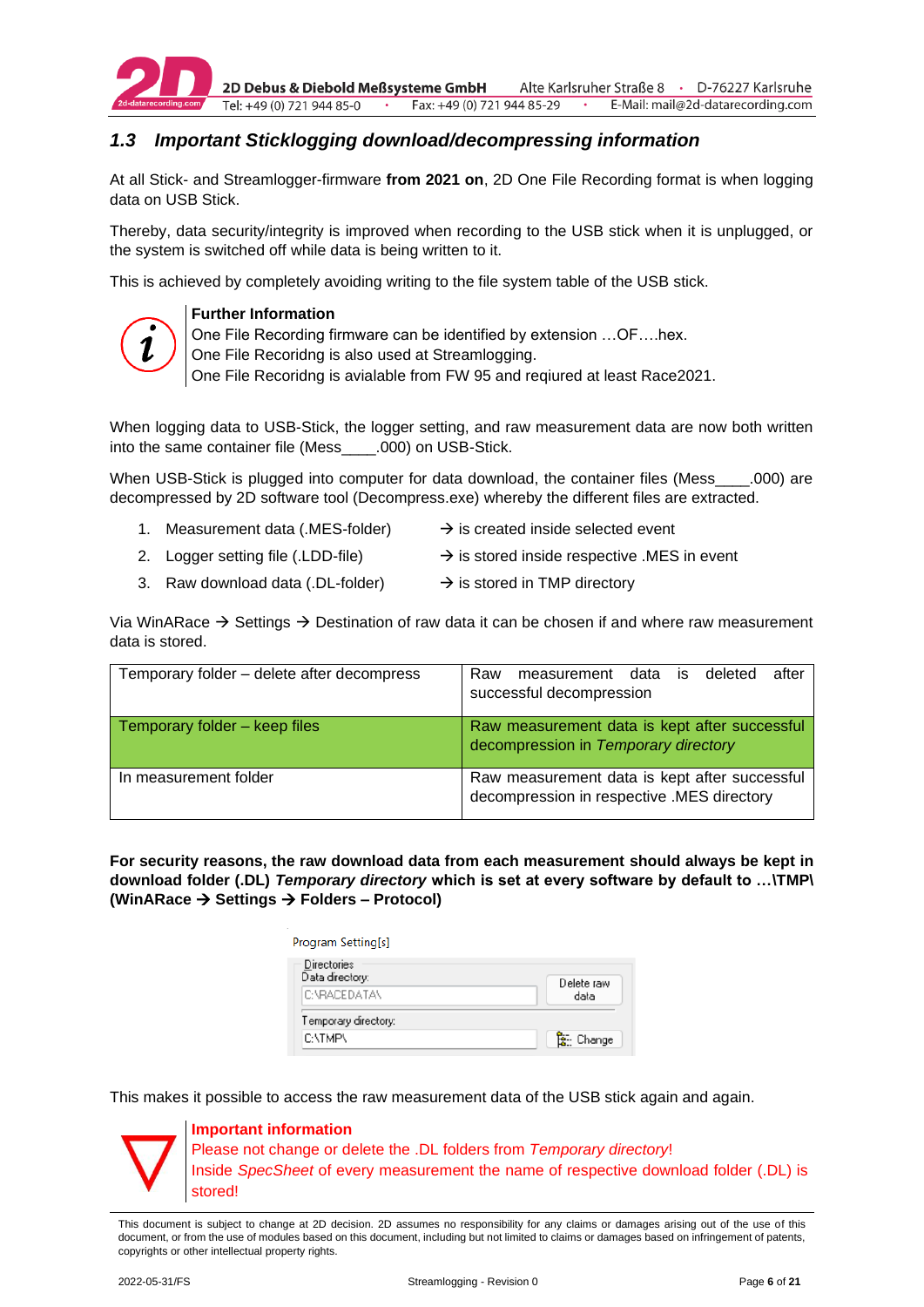

2D Debus & Diebold Meßsysteme GmbH Fax: +49 (0) 721 944 85-29 Tel: +49 (0) 721 944 85-0

Alte Karlsruher Straße 8 · D-76227 Karlsruhe E-Mail: mail@2d-datarecording.com

*Example:* OneFileRec0547.DL in *Temporary directory*

| OneFileRec0547.LDD                        | Logger setting file                                                                |
|-------------------------------------------|------------------------------------------------------------------------------------|
| OneFileRec0547.ini                        | Decompress information (decompress path of<br>created measurement)                 |
| <b>BO</b> OneFileRec0547.000              | Raw measurement data                                                               |
| 20 0329-RMSTK3-20.HED                     | SpecSheet of decompressed measurement<br>(important for re-decompressing)          |
| 29 29CC635E_BC-GNSS2CAN_IMU_Send_CAN1.DBC | DBC/CAN-DB-file which was used at for<br>decompressing data (can be more than one) |

#### <span id="page-6-0"></span>*1.4 Downloading data*

After inserting a USB-Stick into PC for downloading the containers with raw measurement data (.000) files are decompressed.

At decompressing by Decompress.exe, the different information from raw measurement data (.000) is extracted and a 2D measurement (.MES) is created.

#### <span id="page-6-1"></span>**1.4.1 Sticklogger firmware**

With normal Sticklogger firmware, the software automatically decompresses the raw measurement data with the channel information given by logger setting file (.LDD).



#### **Further Information**

At Streamloggers, the channels defined for recording in logger setting file (.LDD) are always preselected for decompressing!

This document is subject to change at 2D decision. 2D assumes no responsibility for any claims or damages arising out of the use of this document, or from the use of modules based on this document, including but not limited to claims or damages based on infringement of patents, copyrights or other intellectual property rights.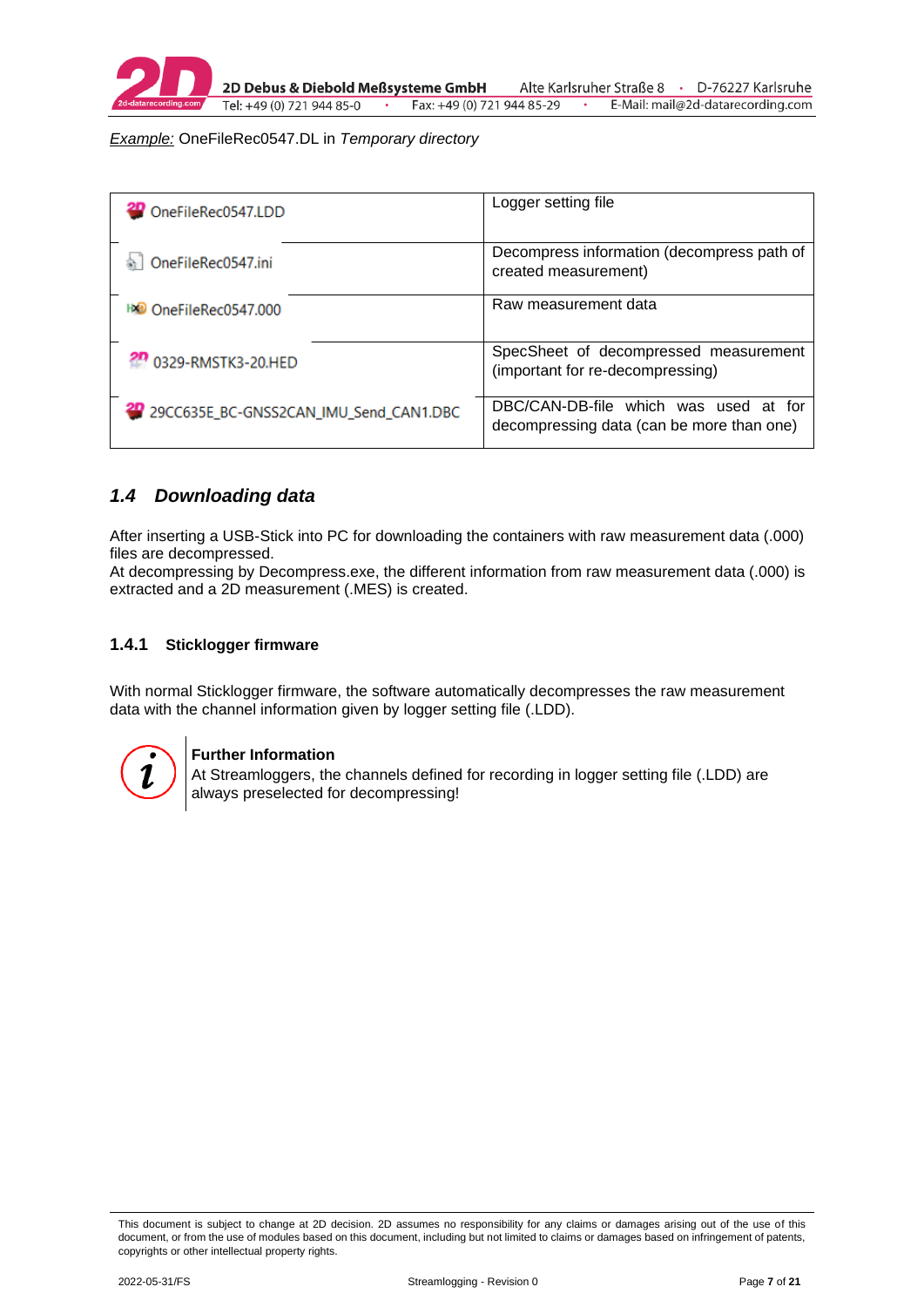

2D Debus & Diebold Meßsysteme GmbH Alte Karlsruher Straße 8 · D-76227 Karlsruhe Tel: +49 (0) 721 944 85-0 Fax: +49 (0) 721 944 85-29 E-Mail: mail@2d-datarecording.com

#### <span id="page-7-0"></span>**1.4.2 Streamlogger firmware**

With Streamlogging firmware, additionally to the channel information given by logger setting file (.LDD), DBC/CAN-DB files can be used to extract also channels from raw measurement data which were not defined for recording in logger setting file but are available on the different CAN bus! Here it is also distinguished which DBC-/CAN-DB-file should be used for which CAN bus.



#### **Further Information**

Depending on the settings of the software, different windows are displayed here during the decompress process, in which, for example, different DBC/CAN DB files can be used for decompression.

In addition to the integration of DBC-/CAN-DB-files during the decompress process, it is also possible to store DBC-/CAN-DB-files on the USB-Stick used.

A DBC-/CAN-DB-file stored on the 2D-Stick in the *CAN-DB* folder is always preselected during the decompress process.

#### **Further Information**

Folder *CAN-DB* is already created by Stick-preparation program or created manually! If all Streamlogger user interface windows are deactivated, the DBC/CAN DB files stored in the folder on the USB stick are automatically used for decompressing the raw measurement data.

If the extension *\_CAN1* is appended to a DBC-/CAN-DB-file in this folder, the DBC-/CAN-DB-file is only used for decompressing the channels on CAN1 (the same applies to the other CAN-buses).



This document is subject to change at 2D decision. 2D assumes no responsibility for any claims or damages arising out of the use of this document, or from the use of modules based on this document, including but not limited to claims or damages based on infringement of patents, copyrights or other intellectual property rights.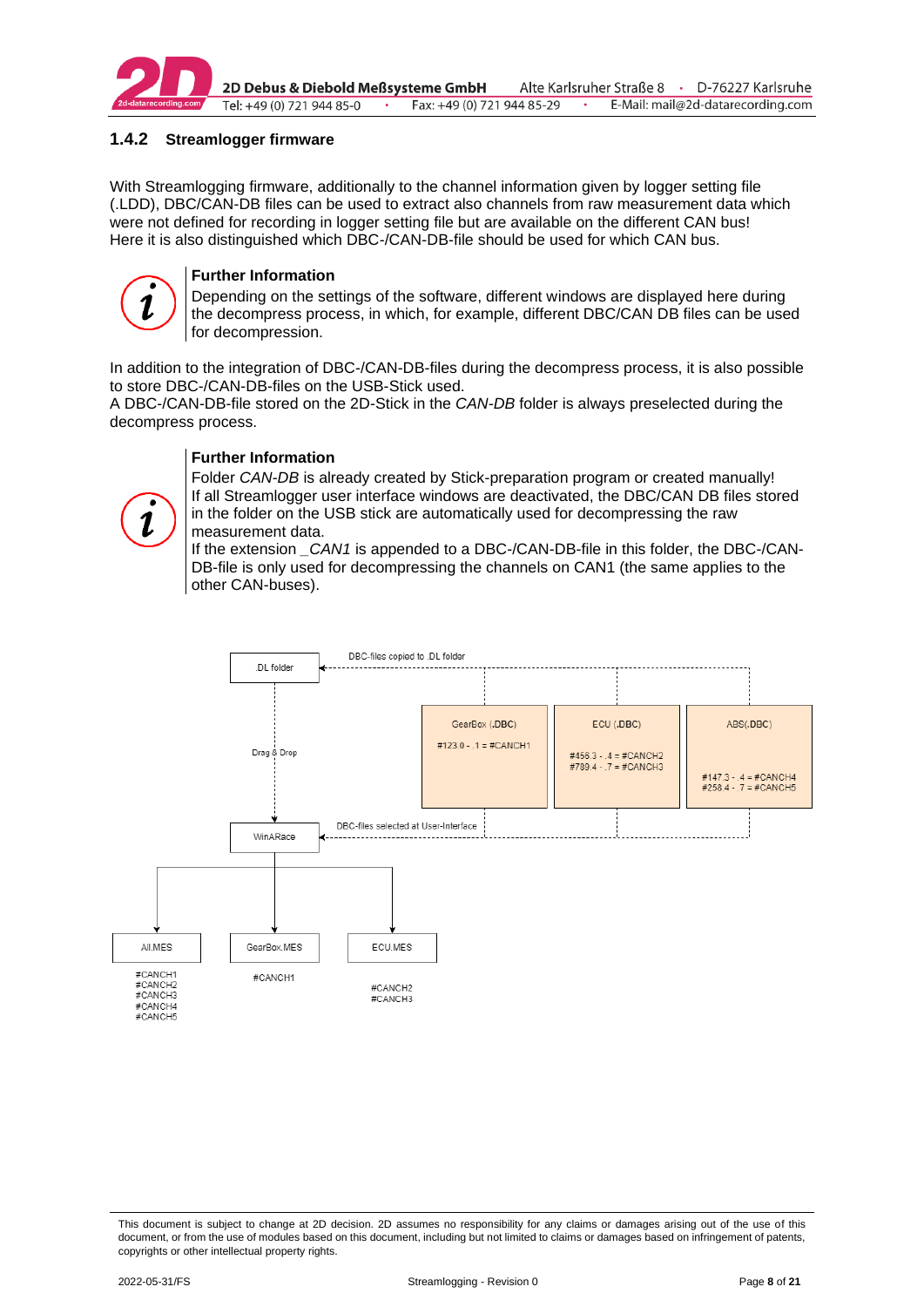

2D Debus & Diebold Meßsysteme GmbH Tel: +49 (0) 721 944 85-0  $\sim$ 

Alte Karlsruher Straße 8 · D-76227 Karlsruhe Fax: +49 (0) 721 944 85-29 E-Mail: mail@2d-datarecording.com  $\bullet$ 

#### <span id="page-8-0"></span>**1.4.3 Comparison Sticklogger/Streamlogger**

| <b>Sticklogger</b>                                                                       | <b>Streamlogger</b>                                                                                                                                                                       |
|------------------------------------------------------------------------------------------|-------------------------------------------------------------------------------------------------------------------------------------------------------------------------------------------|
| Only records its CAN channels which are defined by the<br>previously done setting (.LDD) | Records all on CAN Bus received CAN identifiers with<br>unique time stamp.                                                                                                                |
| Stickloggers can only record max. 128 ONLINE CAN<br>channels                             | With Streamloggers max. 128 ONLINE CAN channels can<br>be recorded plus a measurement with an unlimited number<br>of OFFLINE CAN 2D Analyzer channels can be created at<br>decompressing! |
| Recorded CAN channels are immediately available after<br>download                        | Recorded (raw) CAN identifier data must be linked to a CAN-<br><b>DBC</b> file at decompressing                                                                                           |
|                                                                                          | (only in <b>CAN-DBC</b> file used channels will be created as 2D-<br>channels for Analyzer)                                                                                               |
|                                                                                          | Recorded (raw) CAN identifier data can be used for creating<br>different 2D measurements multiple times                                                                                   |
|                                                                                          | Streamlogger can also record certain defined CAN channels<br>(.LDD) and all on CAN Bus received CAN channels, which<br>must be decompressed with DBC, at same                             |



This document is subject to change at 2D decision. 2D assumes no responsibility for any claims or damages arising out of the use of this document, or from the use of modules based on this document, including but not limited to claims or damages based on infringement of patents, copyrights or other intellectual property rights.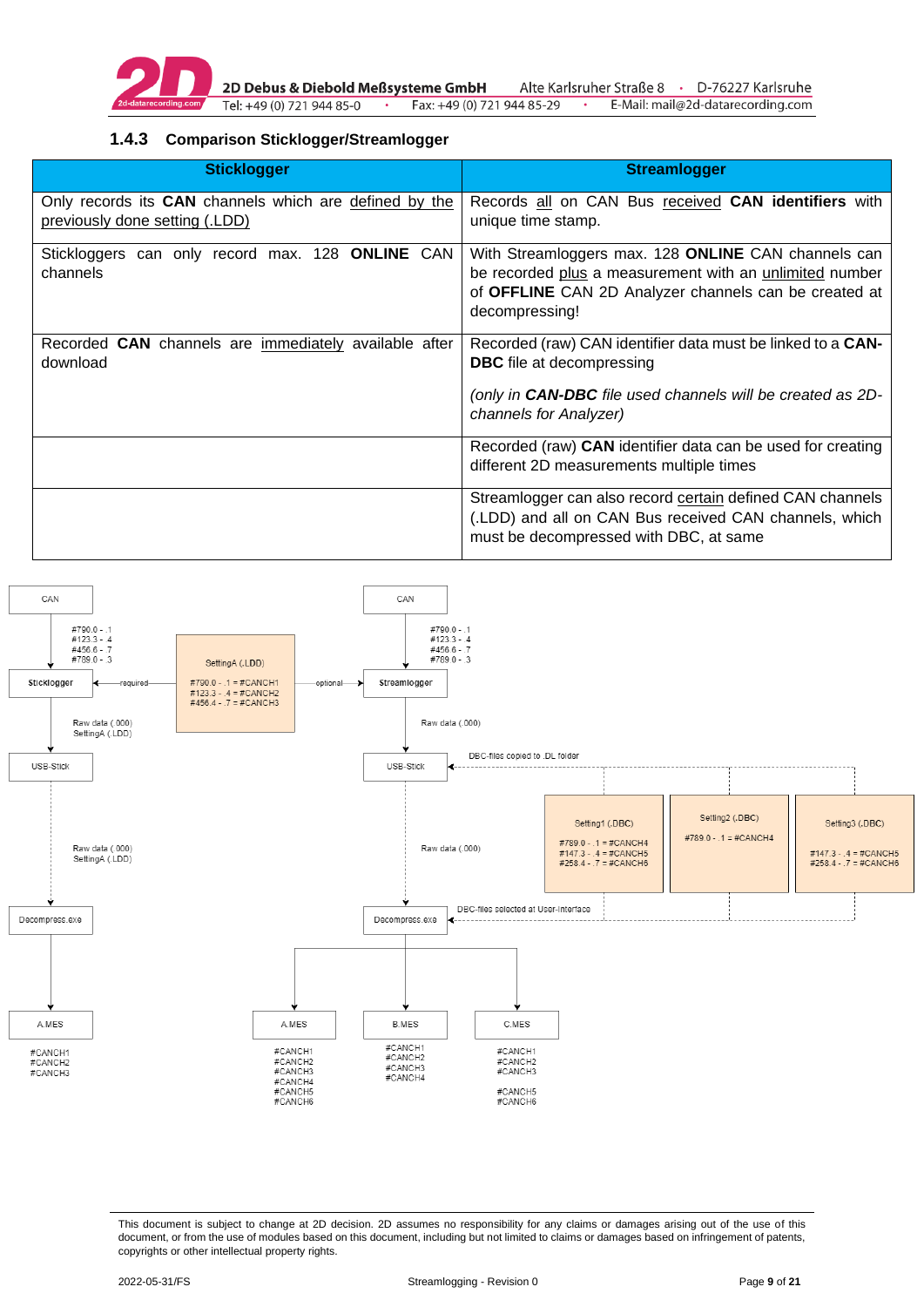

2D Debus & Diebold Meßsysteme GmbH Tel: +49 (0) 721 944 85-0  $\cdot$ Fax: +49 (0) 721 944 85-29

Alte Karlsruher Straße 8 · D-76227 Karlsruhe E-Mail: mail@2d-datarecording.com

### <span id="page-9-1"></span>*1.5 Possible ways to apply channel setting file (DBC/CAN-DB-File) to raw data*

#### <span id="page-9-0"></span>**1.5.1 USB-Stick**

In order to be able to apply a channel setting file (DBC/CAN-DB-file) of raw stream logger data at initial data download from USB-Stick, the channel setting file must be located **on the 2D-USB stick in the CAN-DB directory within the 2D-Datarecording directory**.

| $2D-Stick(E) \rightarrow 2D-Data recording$<br>$\rightarrow$ |
|--------------------------------------------------------------|
| Name                                                         |
| CAN-DB                                                       |
| <b>HXD Mess0001.000</b>                                      |
| <b>HMD</b> Mess0002.000                                      |
| <b>HXD Mess0003.000</b>                                      |



#### **Important information**

Since the setting file should already be on the 2D-USB stick before the measurement data download, the channel setting file should already be copied to the stick before the measurement. a channel setting file does not necessarily already have to be on the 2D-USB stick during the download, it can also be applied to the raw measurement data later when manually decompressing.



#### **Further Information**

Folder *CAN-DB* is already created by Stick-preparation program or created manually! If the extension *CAN1* is appended to a DBC-/CAN-DB-file in this folder, the DBC-/CAN-DB-file is only used for decompressing the channels on CAN1 (the same applies to the other CAN-buses).

This document is subject to change at 2D decision. 2D assumes no responsibility for any claims or damages arising out of the use of this document, or from the use of modules based on this document, including but not limited to claims or damages based on infringement of patents, copyrights or other intellectual property rights.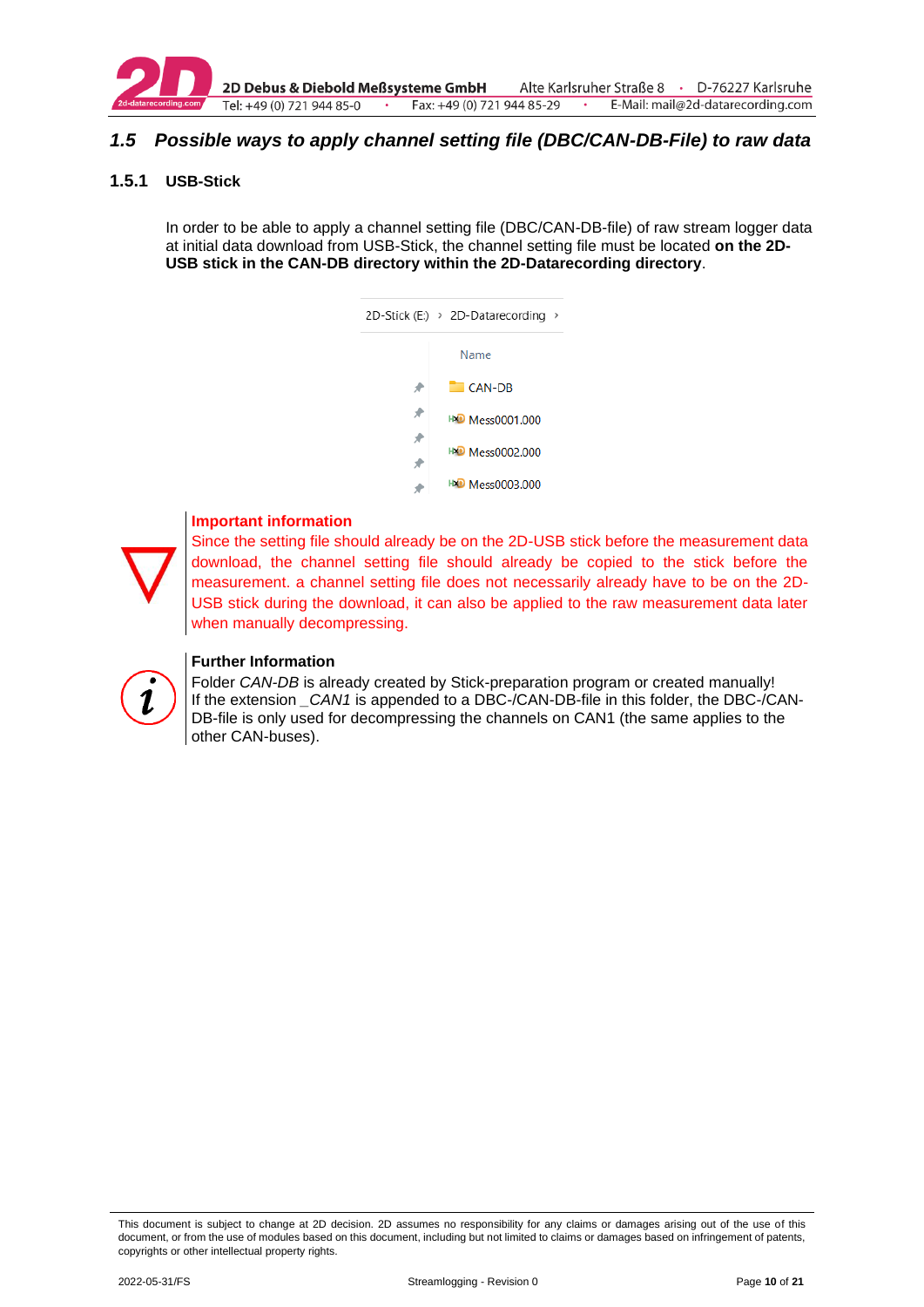

2D Debus & Diebold Meßsysteme GmbH Alte Karlsruher Straße 8 · D-76227 Karlsruhe Tel: +49 (0) 721 944 85-0  $\cdot$ Fax: +49 (0) 721 944 85-29 E-Mail: mail@2d-datarecording.com

#### <span id="page-10-0"></span>**1.5.2 Manual decompressing:**

After the raw measurement data has already been downloaded to the PC, channel setting files can be applied to the raw measurement data as often as desired to create 2D measurements.

- a) Open *WinARace*
- b) Open directory where DL-folder with raw measurement data is stored (...\TMP\...)

#### **Important information**



If another event should be used for decompressing than at initial download, please delete .ini-file from .DL folder.

Selected event is then used for decompressing.

Otherwise data is decompressed in event which is specified in .ini-file inside .DL.

c) Drag and drop respective .DL folder on opened *WinARace* to start decompressing



#### **Important information**

With deactivated Stream-User-Interface, the channel setting files inside .DL folder are used for creating 2D measurement.

d) The measurement is decompressed

#### **Important information**



Only those channels are generated in the 2D measurement, from which the respective CAN identifier was also received in the raw measurement file!

Channels which are defined for recording in logger setting file (.LDD) are decompressed every time!

This document is subject to change at 2D decision. 2D assumes no responsibility for any claims or damages arising out of the use of this document, or from the use of modules based on this document, including but not limited to claims or damages based on infringement of patents, copyrights or other intellectual property rights.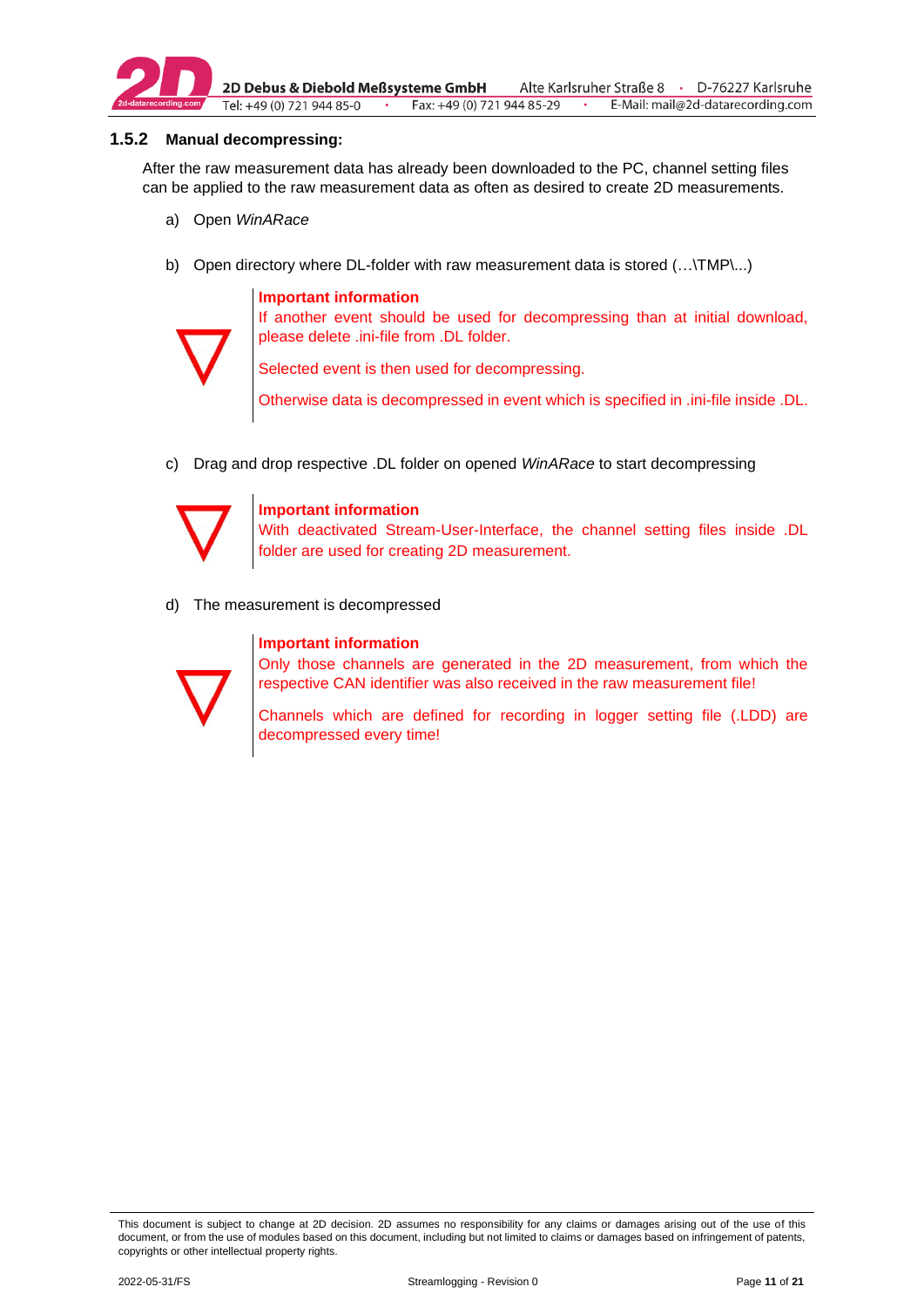

2D Debus & Diebold Meßsysteme GmbH Alte Karlsruher Straße 8 · D-76227 Karlsruhe Tel: +49 (0) 721 944 85-0  $\cdot$ Fax: +49 (0) 721 944 85-29 E-Mail: mail@2d-datarecording.com

# <span id="page-11-0"></span>*1.6 Stream-User-Interface*

If the user interface is **activated** for decompressing (see [1.7.3](#page-16-0) how to activate), it is possible to display a user interface when decompressing (after step c from previous chapter) the data (whether manually or when downloading the data initially from the stick), in which various DBC/CAN-DB files can be added to the decompression process in order to create additional channels from the raw measurement data.



#### **Further Information**

When the user interface is **deactivated**, the DBC/CAN-DB files are automatically used which are located in the CAN-DB directory [\(1.5.1\)](#page-9-0) when the raw measurement data are downloaded initially to the USB stick, or in the download folder (.DL) when the data are decompressed manually [\(1.5.2\)](#page-10-0).



#### <span id="page-11-1"></span>**1.6.1 Decompress options for stream logger - Add DBC/CAN-DB files**

| 2 <sup>0</sup> Decompress options for stream logger                                         |                                       |                 |           | $\overline{\phantom{a}}$ |                 | $\hfill \square$ | $\times$ |
|---------------------------------------------------------------------------------------------|---------------------------------------|-----------------|-----------|--------------------------|-----------------|------------------|----------|
| Stream analysis                                                                             |                                       |                 |           |                          |                 |                  |          |
| Create time and ID channels                                                                 | Show information about stream content |                 |           |                          |                 |                  |          |
| Channels to extract additionally                                                            |                                       |                 |           |                          |                 |                  |          |
| Nr <b>↓</b> RecordiMame                                                                     | Sensor info                           | Multipl: Offset | Dimension | CAN-Port                 |                 |                  |          |
|                                                                                             |                                       |                 |           |                          |                 |                  |          |
|                                                                                             |                                       |                 |           |                          |                 |                  |          |
|                                                                                             |                                       |                 |           |                          |                 |                  |          |
|                                                                                             |                                       |                 |           |                          |                 |                  |          |
|                                                                                             |                                       |                 |           |                          |                 |                  |          |
|                                                                                             |                                       |                 |           |                          |                 |                  |          |
|                                                                                             |                                       |                 |           |                          |                 |                  |          |
|                                                                                             |                                       |                 |           |                          |                 |                  |          |
|                                                                                             |                                       |                 |           |                          |                 |                  |          |
|                                                                                             |                                       |                 |           |                          |                 |                  |          |
|                                                                                             |                                       |                 |           |                          |                 |                  |          |
|                                                                                             |                                       |                 |           |                          |                 |                  |          |
|                                                                                             |                                       |                 |           |                          |                 |                  |          |
|                                                                                             |                                       |                 |           |                          |                 |                  |          |
|                                                                                             |                                       |                 |           |                          |                 |                  |          |
|                                                                                             |                                       |                 |           |                          |                 |                  |          |
|                                                                                             |                                       |                 |           |                          |                 |                  |          |
|                                                                                             |                                       |                 |           |                          |                 |                  |          |
|                                                                                             |                                       |                 |           |                          |                 |                  |          |
|                                                                                             |                                       |                 |           |                          |                 |                  |          |
|                                                                                             |                                       |                 |           |                          |                 |                  |          |
|                                                                                             |                                       |                 |           |                          |                 |                  |          |
|                                                                                             |                                       |                 |           |                          |                 |                  |          |
|                                                                                             |                                       |                 |           |                          |                 |                  |          |
|                                                                                             |                                       |                 |           |                          |                 |                  |          |
|                                                                                             |                                       |                 |           |                          |                 |                  |          |
|                                                                                             |                                       |                 |           |                          |                 |                  |          |
|                                                                                             |                                       |                 |           |                          |                 |                  |          |
|                                                                                             |                                       |                 |           |                          |                 |                  |          |
| Add Channel<br>Remove selected channels                                                     |                                       |                 |           |                          | ✔ ፬እ            |                  |          |
|                                                                                             |                                       |                 |           |                          |                 |                  |          |
| Load CAN-DB<br>Load setting<br>Select all<br>Unselect all<br>Show options before decompress |                                       |                 |           |                          | $\times$ Cancel |                  |          |

#### **Further Information**

Channels defined in DBC/CAN-DB file in .DL folder (at manual decompression) or from CAN-DB folder on USB-Stick (at initial decompression from USB-Stick) are preselected in this list.

This document is subject to change at 2D decision. 2D assumes no responsibility for any claims or damages arising out of the use of this document, or from the use of modules based on this document, including but not limited to claims or damages based on infringement of patents, copyrights or other intellectual property rights.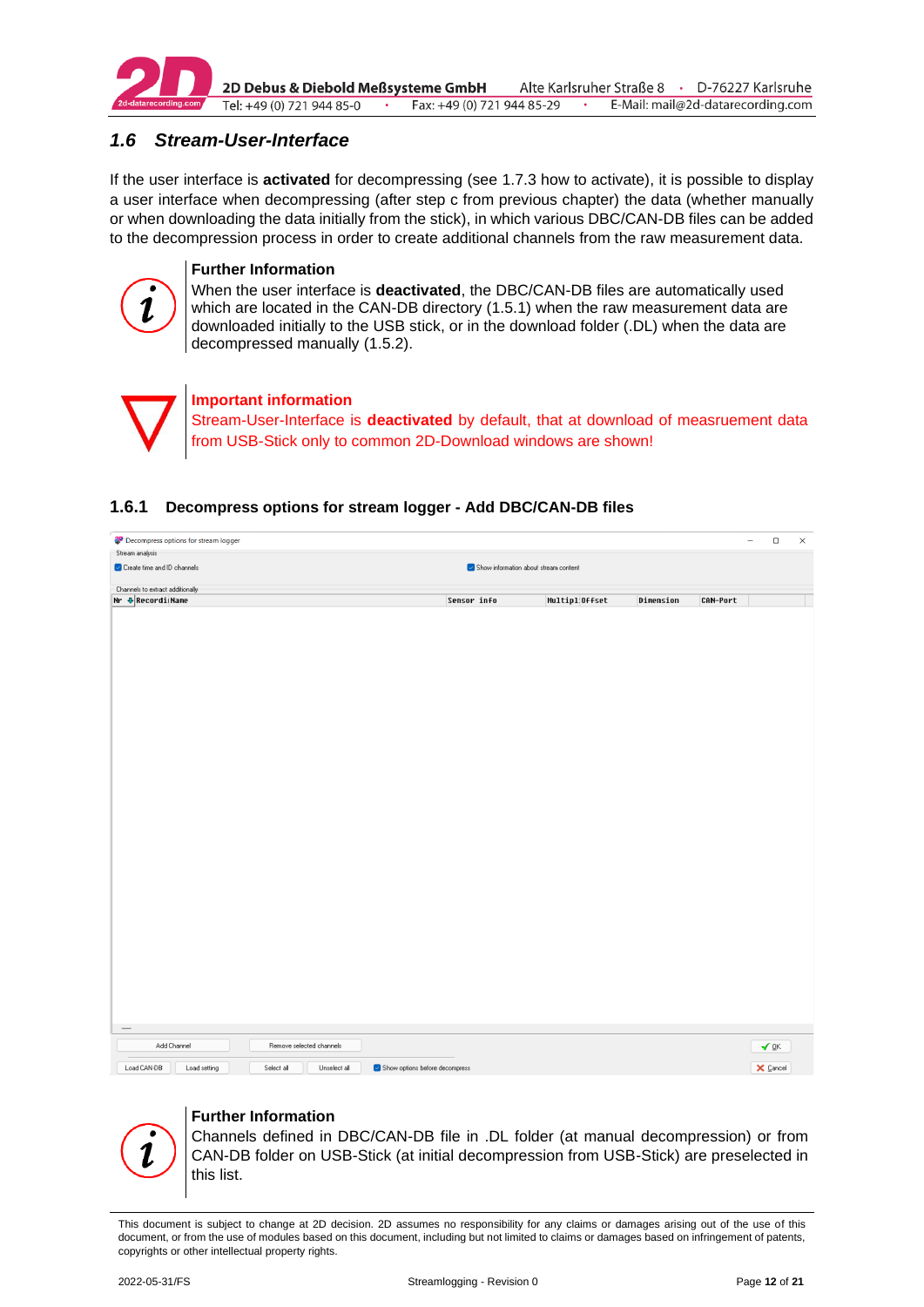

2D Debus & Diebold Meßsysteme GmbH Alte Karlsruher Straße 8 · D-76227 Karlsruhe Fax: +49 (0) 721 944 85-29 E-Mail: mail@2d-datarecording.com Tel: +49 (0) 721 944 85-0  $\cdot$ 

#### *1.6.1.1 Load CAN-DB*

Via the buttons *Load CAN-DB* further DBC/CAN-DB-files can be loaded which are used for decompressing data.

At column Sensor Info the source of respective channel can be distinguished:

| 47 | × | <b>STEA FTAX EFFU</b> | OrqLoqqerChannel    | 0.0  | $-89.9$ <sup>o</sup> |         | 302        |   | 16 |
|----|---|-----------------------|---------------------|------|----------------------|---------|------------|---|----|
| 48 | ℼ | LAPTIME GNSS2CAN      | OrqLoqqerChannel    | 0.0  |                      | 0.0 Sec | <b>1A0</b> | 4 | 32 |
| 49 | ℼ | <b>MILE KM</b>        | OrgLoggerChannel    | 1.0  | 0.0 km               |         | 330        |   | 24 |
| 50 | ℼ | ACC X GPS             | Rotated Acc x value | 0. A | -163.8¦m/s           |         | 498        |   | 16 |
| 51 | ℼ | ACC Y GPS             | Rotated Acc y value | 0.0  | -163.8 m/s           |         | 498        | 2 | 16 |
|    |   |                       |                     |      |                      |         |            |   |    |



#### **Further Information**

Channels defined for recording in logger setting file (.LDD) are marked with sensor info **OrgLoggerChannel** 

If necessary, select respective CAN-bus where the channels from selected CAN-DB/DBC-file is received

| Choose CAN bus                        |          | × |
|---------------------------------------|----------|---|
|                                       |          |   |
| CAN line to search for stream channel |          |   |
| $O$ CAN 1                             |          |   |
| $O$ CAN 2                             |          |   |
| $O$ CAN 3                             |          |   |
| $O$ CAN 4                             |          |   |
| $\bigcirc$ CAN 5                      |          |   |
| $\bigcirc$ CAN 6                      |          |   |
| $O$ CAN 7                             |          |   |
| <b>O</b> All CAN lines                |          |   |
|                                       |          |   |
| √ ok                                  | X Cancel |   |
|                                       |          |   |

If all channels from CAN-DB/DBC-file are added to list, please click on OK for decompressing data.



#### **Further Information**

If no channels are selected in this overview only the originally in WinIt-Setting recorded channels (LDD-File) are created at decompressing.

This document is subject to change at 2D decision. 2D assumes no responsibility for any claims or damages arising out of the use of this document, or from the use of modules based on this document, including but not limited to claims or damages based on infringement of patents, copyrights or other intellectual property rights.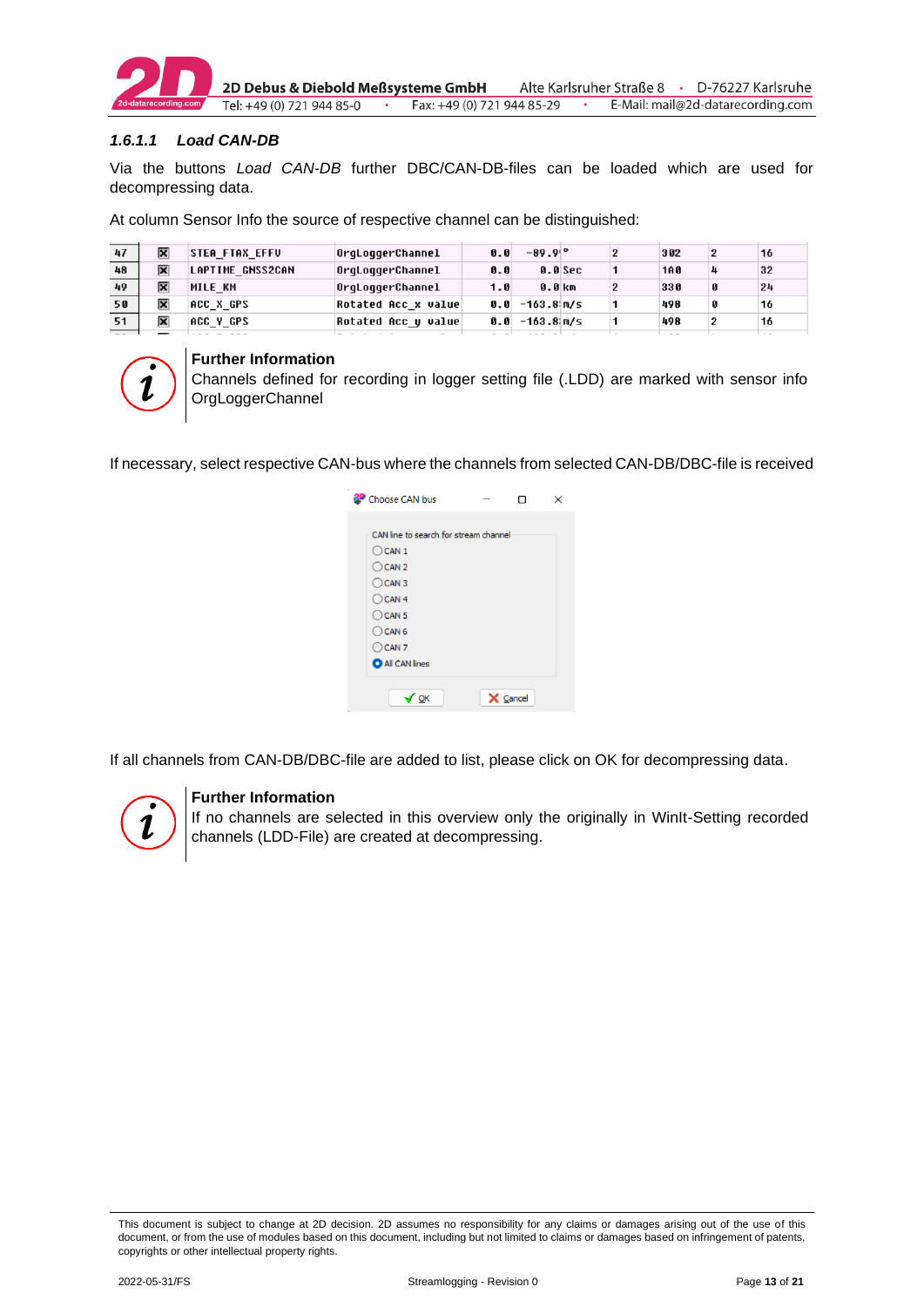

#### <span id="page-13-0"></span>**1.6.2 Channel rates to extract from stream**

Because at decompressing the software detects on which rate the CAN channels are really send on CAN-bus by analysing receiving time stamps, it can be selected which channel rate should be used for decompressing.

Only select the necessary sampling rates.



#### **Further Information**

If at decompressing a channel rate is detected by the software (see Stream-Report) which is not selected in list, the **next higher, activated** rate is selected for respective channel to not lose any information of this channel!

Press OK to start decompressing to create 2D measurement.

|                                |            | Frequency <-> Divisor of base rate |
|--------------------------------|------------|------------------------------------|
| $16000$ Hz <->                 |            | $\mathbf{1}$                       |
| $9000$ Hz <->                  |            | $\sqrt{2}$                         |
| $14000$ Hz <->                 |            | $-4$                               |
| □ 3200 Hz <->                  |            | $5^{\circ}$                        |
| $2000$ Hz <->                  |            | 8                                  |
| $1600$ Hz <->                  |            | 10                                 |
| $1000$ Hz <->                  |            | 16                                 |
| $\Box$ 800                     | $Hz \le 5$ | 20                                 |
| $\Box$ 640                     | $Hz \leq$  | 25                                 |
| 3500                           | $Hz \iff$  | 32                                 |
| $\Box$ 400                     | $Hz \leq$  | 40                                 |
| 320                            | $Hz \le 2$ | 50                                 |
| 200                            | $Hz \leq$  | 80                                 |
| $160$ Hz $\leftarrow$          |            | 100                                |
| $100$ Hz <-> 160               |            |                                    |
| $\Box$ 80                      |            | $Hz \le 200$                       |
| $\Box$ 64                      | $Hz \le 2$ | 250                                |
| 350                            | $Hz \le 2$ | 320                                |
| $\Box$ 40                      | $Hz \le 2$ | 400                                |
| $\Box$ 32                      | $Hz \iff$  | 500                                |
| 25                             | $Hz \le 2$ | 640                                |
| 20                             | $Hz \le 2$ | 800                                |
| 16                             | $Hz \le 2$ | 1000                               |
| 12.5                           | $Hz \iff$  | 1280                               |
| $\blacksquare$ 10              | $Hz \le 2$ | 1600                               |
| $\frac{1}{2}$ 6.25 Hz <-> 2560 |            |                                    |
| 5                              |            | $Hz \iff 3200$                     |
| $3.125$ Hz <-> 5120            |            |                                    |
| $\mathbf{2}$                   |            | $Hz \le 3000$                      |
| $1$ Hz <-> 16000               |            |                                    |

This document is subject to change at 2D decision. 2D assumes no responsibility for any claims or damages arising out of the use of this document, or from the use of modules based on this document, including but not limited to claims or damages based on infringement of patents, copyrights or other intellectual property rights.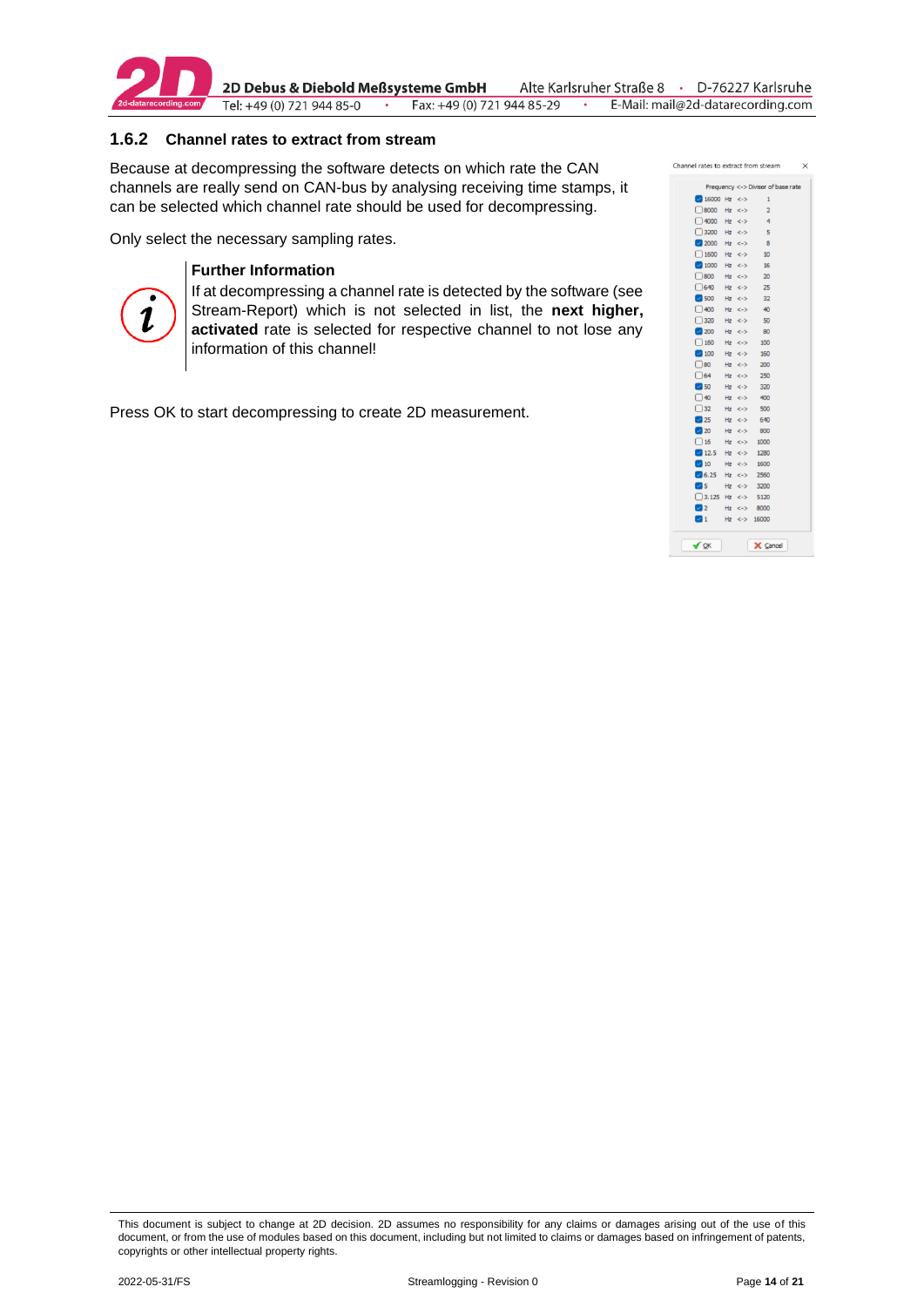

2D Debus & Diebold Meßsysteme GmbH Alte Karlsruher Straße 8 · D-76227 Karlsruhe Tel: +49 (0) 721 944 85-0 · Fax: +49 (0) 721 944 85-29 E-Mail: mail@2d-datarecording.com

# <span id="page-14-0"></span>*1.7 Debug-Files*

For the analysis of presence, actual transmitted rate or many other information of a CAN channel on a CAN bus, different debug outputs can be activated in the 2D software.



#### **Further Information**

Many debug outputs are already stored in the respective measurement data directory by default!

#### <span id="page-14-1"></span>**1.7.1 Streamreport**

The stream report can be used to check which CAN IDs are received on which CAN bus. In addition, the sampling rates at which the respective CAN identifiers were actually received are determined here.



#### **Further Information**

This file contains an overview of **all** (and not only of recorded) CAN IDs that can be received on the respective CAN bus!

Inside every .MES folder a Streamreport.txt is stored automatically at download/decompression!

#### CAN-IDs received on respective CAN-bus + internal channels:

Number of internal channels found : 52<br>[ADC#5, vExt, vUSB, vOUT, V Sat, ValidSat, SSHH, Course, Lat dez, Lon dez, Altitude, MMDD, HHMM, HorAccu, VerAccu, SpAccu, CourAccu, GAP, EVENTTRG, Number of base identifiers on CAN1 (Number of occurences in brackets): 3  $[0x498(78758), 0x499(78758), 0x794(9845)]$ 

Number of base identifiers on CAN2 (Number of occurences in brackets): 25<br>[0x121(39375), 0x123(39376), 0x125(39376), 0x127(39375), 0x200(168672), 0x201(168673), 0x202(33734), 0x203(33734), 0x204(33734), 0x205(33734), 0x20

#### List of base identifiers in order of occurrence:

Here is shown in histogram form with scaling of 0.1 ms, how many CAN packets were received with which actual sampling rate.

Based on this detection of the actual sampling rate, a sampling rate is then assigned to the respective channel.

```
List of base identifiers in order of occurrance
examples and produce and the series of the series of the Determined sampling rate: 500.000 Window Mumber of occurrances: 168672<br>Determined sampling rate: 500.000 Number of occurrances: 168672
Rate htted to presidented<br>Time difference in me) 1.0 in 1.1 1.3 1.4 1.5 1.6 1.7 1.8 1.9 2.6 2.1 2.2 2.3 2.4 2.5 2.6 2.7 2.8 2.9 3.0 3.1 3.2 3.1 3.2 3.3 3.4 3.5 3.7 1090.0<br>Time difference in all 6 1.3 37 356 396 8438 895 3
```
In this case 104595 of 168672 CAN-packages of ID 0x200 are received with time difference of 2.0 ms.

#### *1.7.1.1 Show Streamreport after decompression*

This Streamreport.txt located in each measurement folder can be automatically displayed each time raw measurement data is downloaded/decompressed.



#### **Further Information**

To active the automatically displaying of Streamreport after every download/decompression, the Decompress2D.ini entry *ShowStreamStatistics* must be set to 1. For more information about Decompress2D.ini please refer to chapter [1.7.3.1.](#page-17-0)

This document is subject to change at 2D decision. 2D assumes no responsibility for any claims or damages arising out of the use of this document, or from the use of modules based on this document, including but not limited to claims or damages based on infringement of patents, copyrights or other intellectual property rights.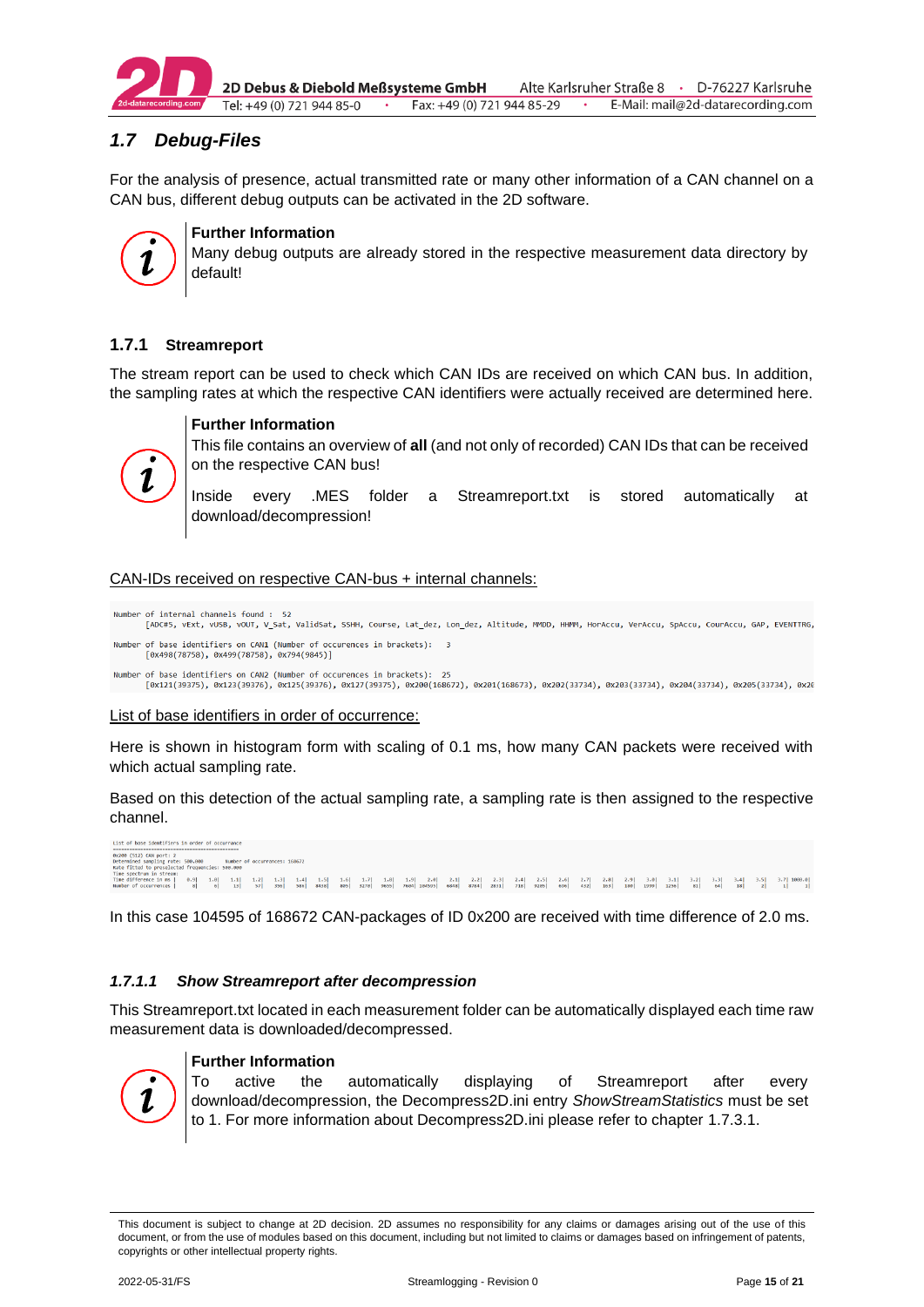

2D Debus & Diebold Meßsysteme GmbH Alte Karlsruher Straße 8 · D-76227 Karlsruhe Fax: +49 (0) 721 944 85-29 E-Mail: mail@2d-datarecording.com Tel: +49 (0) 721 944 85-0  $\sim$   $\sim$ 

#### <span id="page-15-0"></span>**1.7.2 Streamcontent**

After the software has determined the actual sampling rate of each CAN identifier, the software checks whether the determined sampling rate is also in the *channel rates to extract* selection (see chapter [1.6.2\)](#page-13-0).

As already mentioned in the linked chapter, if the detected actual sampling rate is not activated, the next higher activated sampling rate is used.

The Streamcontent.txt then contains the respective assignment of the actual sampling rate to the sampling rate used.



#### **Further Information**

Inside every .MES folder a Streamcontent.txt is stored automatically at download/decompression!

This document is subject to change at 2D decision. 2D assumes no responsibility for any claims or damages arising out of the use of this document, or from the use of modules based on this document, including but not limited to claims or damages based on infringement of patents, copyrights or other intellectual property rights.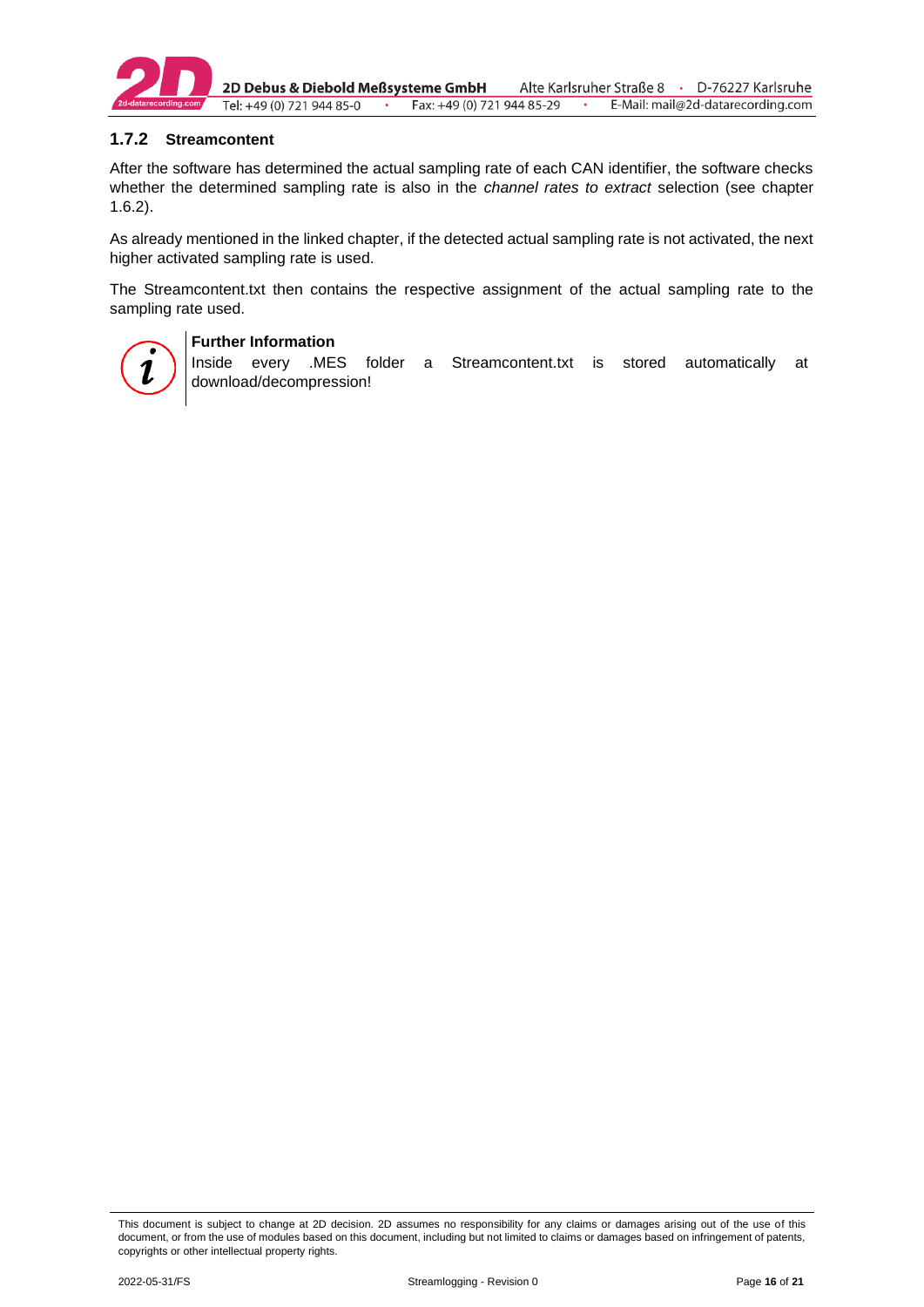

#### <span id="page-16-0"></span>**1.7.3 Activate/Deactivate Stream-user-Interface**

1. WinARace → Settings → System → Advanced Stick Logger options

| Use 2D USB Stick Logger<br>Download data from USB stick |              |
|---------------------------------------------------------|--------------|
| if 2D Race is running                                   | $\checkmark$ |
| Advanced Stick Logger options                           |              |

2. Switch on or off the required options

| <b>Decompressor options</b>  |        |
|------------------------------|--------|
| Combine CAN-DB channels      | H      |
| Keep temporary stream files  | $\Box$ |
| Copy Spec Sheet to DL folder | €      |
| Stream logger options        |        |
| Show stream options each run | $\Box$ |
| Show stream report           | $\Box$ |
| Create statistic channels    | L.     |
| Write debug text file        |        |

| <b>Decompressor options</b>           |                                                                                                                                                                           | Link          |  |  |  |
|---------------------------------------|---------------------------------------------------------------------------------------------------------------------------------------------------------------------------|---------------|--|--|--|
| Combine CAN-DB channels               |                                                                                                                                                                           |               |  |  |  |
| Keep temporary stream files           | Keep StreamFile folder in download folder                                                                                                                                 |               |  |  |  |
| Copy SpecSheet to temporary<br>folder | Copy SpecSheet created at initial download to<br>download folder. Especially important with activated<br>SpecSheet-User-Interface                                         | <b>Manual</b> |  |  |  |
| <b>Stream logger options</b>          |                                                                                                                                                                           |               |  |  |  |
| Show stream options each run          | Activate to show Stream-User-Interface at each<br>decompression process                                                                                                   | 1.6           |  |  |  |
| Show stream report                    | Activate<br>to<br>show<br>Streamreport.txt<br>at<br>download/decompressing (MES folder)                                                                                   | 1.7.1         |  |  |  |
| Create statistic channels             | create Analyzer channels<br>Activate<br>which<br>to<br>containing time (#t_Ch_), identifier (#ID_ch_) and<br>length (#L_Ch_) information of every received CAN<br>message |               |  |  |  |
| Write debug text file                 | Create human readable CAN identifier debug report<br><messname>.DBG at decompressing in MES folder</messname>                                                             |               |  |  |  |

This document is subject to change at 2D decision. 2D assumes no responsibility for any claims or damages arising out of the use of this document, or from the use of modules based on this document, including but not limited to claims or damages based on infringement of patents, copyrights or other intellectual property rights.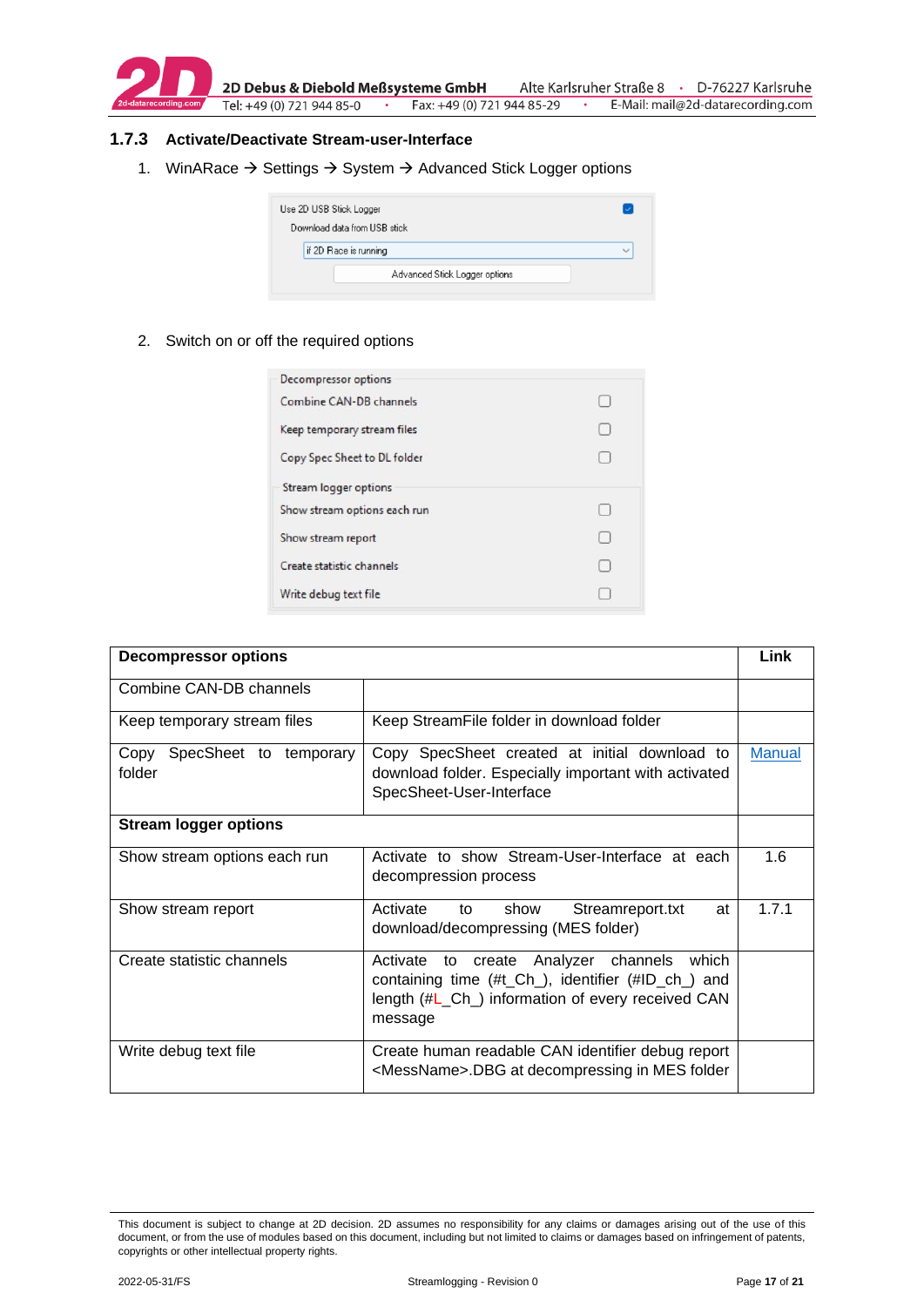#### *1.7.3.1 Decompress2D.ini flags*

#### Underlined entries are default settings!

<span id="page-17-0"></span>

| [Special]                             |     |     |                                                                                                                                                             |  |  |  |  |  |
|---------------------------------------|-----|-----|-------------------------------------------------------------------------------------------------------------------------------------------------------------|--|--|--|--|--|
| CombineCanDBChannels<br>Q/1<br>$=$    |     |     |                                                                                                                                                             |  |  |  |  |  |
| KeepTempStreamFiles                   | $=$ | 0/1 | Keep StreamFile folder in download folder (for debugging)                                                                                                   |  |  |  |  |  |
| 0/1<br>CopySpecSheetToTemp<br>$=$     |     |     | Copy SpecSheet created at initial download to download folder (Especially important with activated SpecSheet-<br>User-Interface $\rightarrow$ Manual)       |  |  |  |  |  |
|                                       |     |     |                                                                                                                                                             |  |  |  |  |  |
| [CAN-Stream]                          |     |     |                                                                                                                                                             |  |  |  |  |  |
| <b>CreateStatisticChannels</b>        | $=$ | 0/1 | Activate to create Analyzer channels which containing time (#t_Ch_), identifier (#ID_ch_) and length (#L_Ch_)<br>information of every received CAN message  |  |  |  |  |  |
| <b>ShowStreamStatistics</b>           | $=$ | 0/1 | Activate to show Streamreport.txt at download/decompressing (MES folder)                                                                                    |  |  |  |  |  |
| <b>ShowStreamOptions</b>              | $=$ | 0/1 | Activate to show channel selection to select DBC file at decompressing                                                                                      |  |  |  |  |  |
| WriteDebugText                        | $=$ | 0/1 | Create human readable CAN identifier debug report <messname>.DBG at decompressing in MES folder</messname>                                                  |  |  |  |  |  |
| <b>ExtractTextFiles</b><br>0/1<br>$=$ |     |     | When CAN identifier sends its data as serial data stream via CAN identifier, serial data stream can be additionally<br>extracted as text file for debugging |  |  |  |  |  |
| <b>ExtractBinFiles</b>                | $=$ | 0/1 | When CAN identifier sends its data as serial data stream via CAN identifier, serial data stream can be additionally<br>extracted as BIN file for debugging  |  |  |  |  |  |
| TimeInExtract                         | $=$ | 0/1 | Additionally write time of occurrence to text file                                                                                                          |  |  |  |  |  |
|                                       |     |     |                                                                                                                                                             |  |  |  |  |  |
| [SIO2CAN]                             |     |     | If ExtractTextFiles or ExtraxtBinFiles was activated, the CAN identifiers to extract in text/bin file can be selected.                                      |  |  |  |  |  |
| <b>ExtractPairs</b>                   | $=$ |     |                                                                                                                                                             |  |  |  |  |  |

This document is subject to change at 2D decision. 2D assumes no responsibility for any claims or damages arising out of the use of this document, or from the use of modules based on this document, including but not limited to claims or damages based on infringement of patents, copyrights or other intellectual property rights.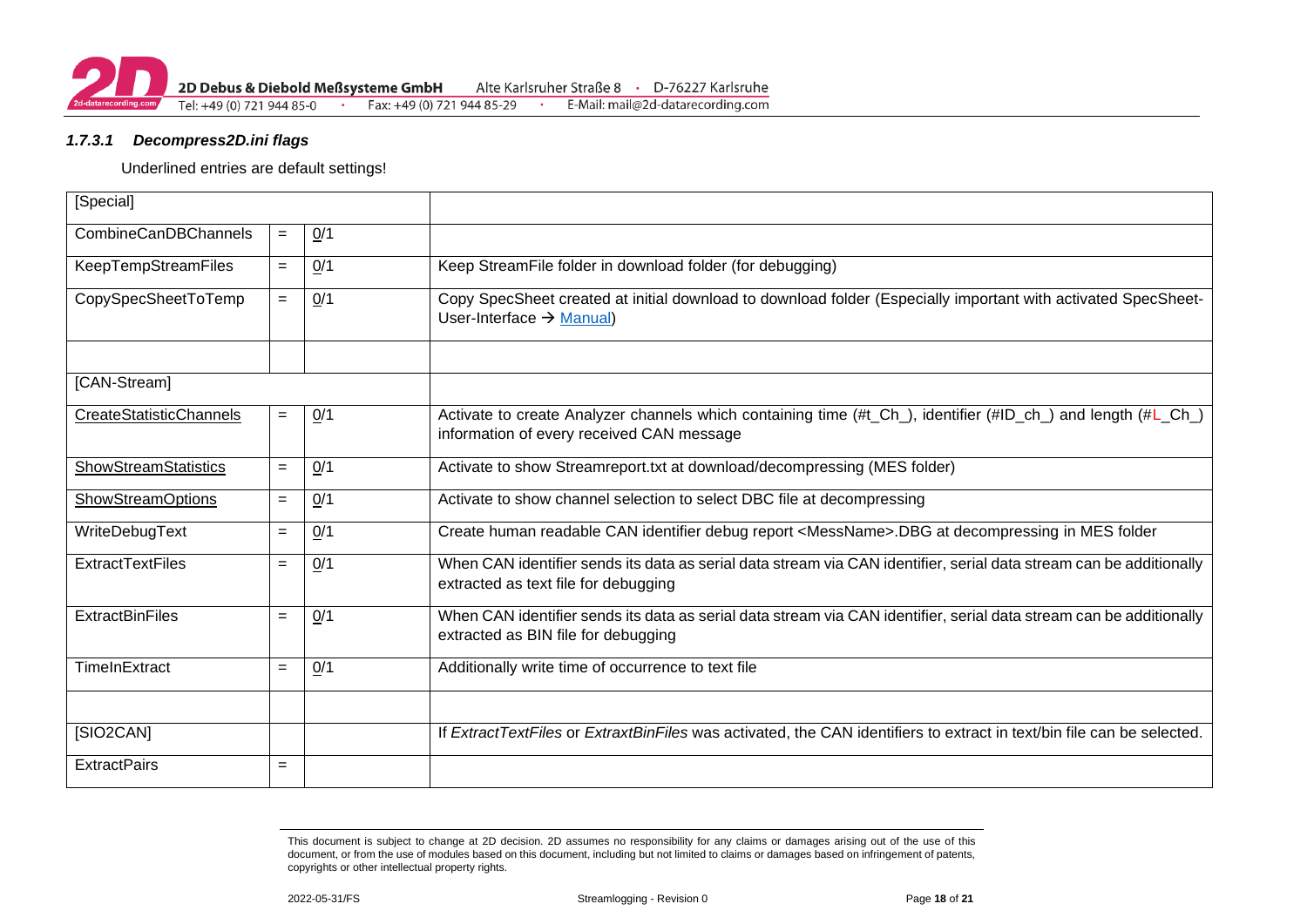

| TextFileIDsCAN1 | $=$ | 0x1D0,      | Extract all bytes from CAN identifier 0x1D0 from CAN bus 1 to text file   |
|-----------------|-----|-------------|---------------------------------------------------------------------------|
| TextFileIDsCAN2 | $=$ | 0x1D0,      | Extract all bytes from CAN identifier 0x1D0 from CAN bus 2 to text file   |
| BinFileIDsCAN1  |     | 0x01,0x100, | Extract all bytes from selected CAN identifier from CAN bus 1 to BIN file |
| BinFileIDsCAN2  |     | 0x01,0x100, | Extract all bytes from selected CAN identifier from CAN bus 2 to BIN file |
| Pairing         |     |             | Display two identifiers in a file over time (who sends what and when)     |
|                 |     |             |                                                                           |
|                 |     |             |                                                                           |

| [Stream]    |     |                                                           |                                                          |
|-------------|-----|-----------------------------------------------------------|----------------------------------------------------------|
| OVSelection | $=$ | 1,0,0,0,0,1,0,0,1,0,0,1,0,1,0,0,1,0,0,1,1,0,1,1,1,1,0,0,1 | Selection of possible sampling rates for stream decoding |

2022-05-31/FS Streamlogging - Revision 0 Page **19** of **21**

This document is subject to change at 2D decision. 2D assumes no responsibility for any claims or damages arising out of the use of this document, or from the use of modules based on this document, including but not limited to claims or damages based on infringement of patents, copyrights or other intellectual property rights.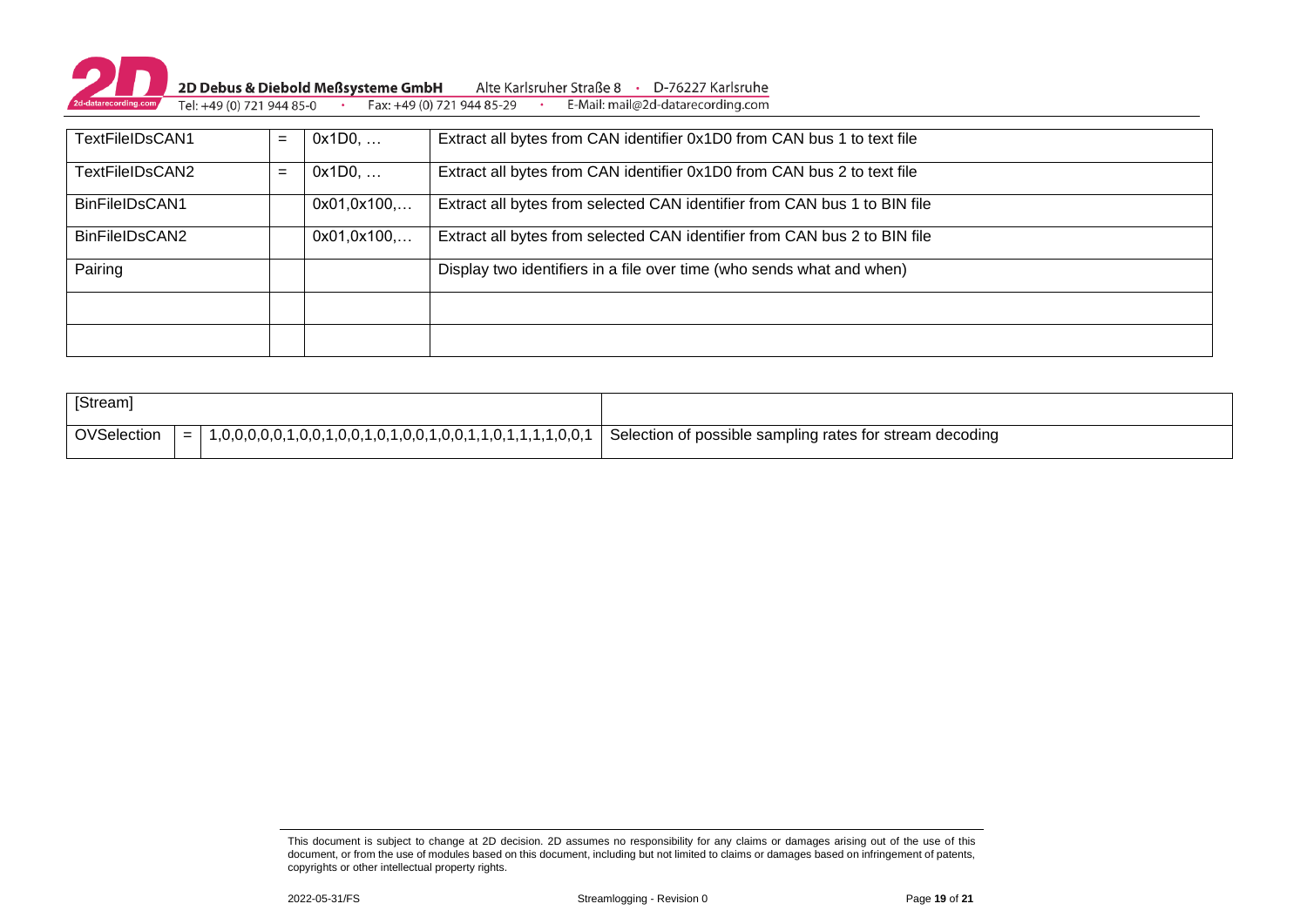

Example of debug file:

| <b>Time</b> | <b>Bus</b>     | <b>Type</b> | ID    | Length | <b>Status</b>  | <b>Data</b>             |
|-------------|----------------|-------------|-------|--------|----------------|-------------------------|
| 111         | $\overline{2}$ | B           | 0x181 | 8      | $\Omega$       | 00 00 48 A5 B5 62 01 14 |
| 231         | $\overline{2}$ | B           | 0x7F6 | 8      | $\mathbf 0$    | 00 00 19 97 00 00 02 4E |
| 346         | $\overline{2}$ | B           | 0x161 | 8      | $\mathbf 0$    | 67 23 AC D8 39 E9 5F 06 |
| 468         | $\overline{2}$ | B           | 0x181 | 8      | $\Omega$       | 24 00 00 00 00 00 9C 18 |
| 800         | 2              | B           | 0x181 | 8      | $\Omega$       | 00 00 00 00 00 00 00 00 |
| 1016        | 2              | B           | 0x161 | 8      | $\Omega$       | 00 00 00 00 00 00 02 48 |
| 1145        | 2              | B           | 0x181 | 8      | $\Omega$       | 00 00 00 00 00 00 98 BD |
| 1320        | 2              | B           | 0x181 | 8      | $\Omega$       | FF FF 00 00 00 00 FF FF |
| 1497        | 2              | L           | 193   | 8      | $\Omega$       | 00 00 00 00 00 00 78 02 |
| 1757        | 2              | B           | 0x7F8 | 8      | $\Omega$       | 00 00 19 97 00 00 02 50 |
| 1879        | 2              | B           | 0x7F6 | 8      | $\overline{0}$ | 79 9E 53 9B 3B BF 3D F7 |
|             |                |             |       |        |                |                         |

This document is subject to change at 2D decision. 2D assumes no responsibility for any claims or damages arising out of the use of this document, or from the use of modules based on this document, including but not limited to claims or damages based on infringement of patents, copyrights or other intellectual property rights.